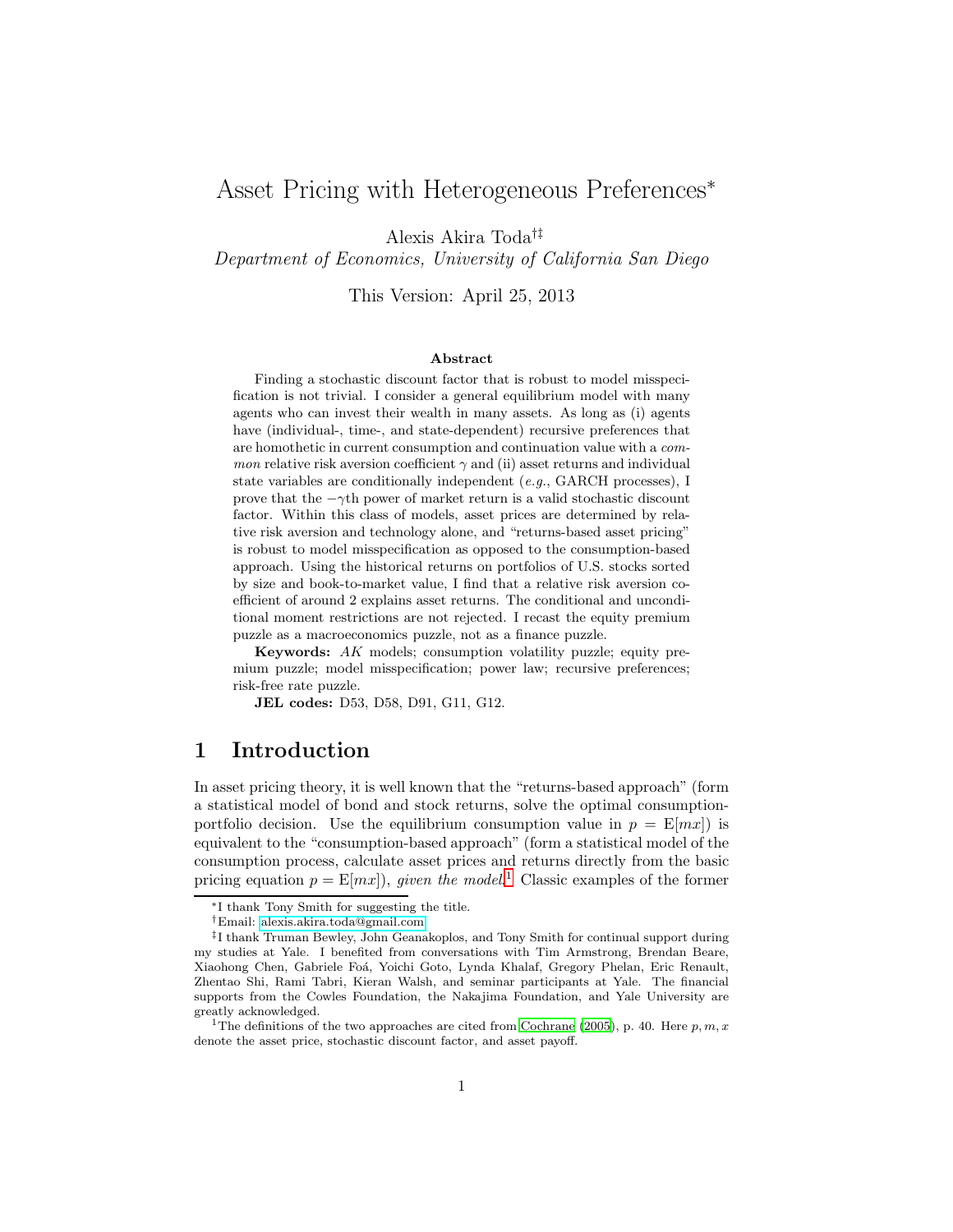approach are [Markowitz \(1952\)](#page-28-0), [Tobin \(1958\)](#page-29-0), [Sharpe \(1964](#page-29-1)), [Lintner \(1965a](#page-27-0)[,b\)](#page-27-1), [Samuelson \(1969\)](#page-29-2), [Merton \(1969,](#page-28-1) [1971,](#page-28-2) [1973\)](#page-28-3), and [Fama \(1970\)](#page-26-1), and examples of the latter approach are [Lucas \(1978\)](#page-27-2) and [Mehra and Prescott](#page-28-4) [\(1985\)](#page-28-4), just to name a few. In this paper I argue that the returns-based approach is fairly robust to model misspecification, while the consumption-based approach is not. The key is to "bypass consumption data altogether, and instead look directly at asset returns" [\(Ludvigson, 2013\)](#page-28-5).

To illustrate the point in the simplest possible way, consider the following example. There is an investor who lives for two periods with the additive constant relative risk aversion (CRRA) utility function

$$
\frac{1}{1-\gamma} \left( c_0^{1-\gamma} + \beta \operatorname{E}[c_1^{1-\gamma}] \right).
$$

We all know that  $\beta(c_1/c_0)^{-\gamma}$  is a valid stochastic discount factor (SDF).

Now suppose that the investor is endowed with initial wealth  $w > 0$  today and nothing tomorrow, but can invest in K assets indexed by  $k = 1, \ldots, K$ . Asset k has gross return  $R^k \geq 0$ , which is a random variable. Letting  $\phi^k$  be the fraction of the remaining wealth invested in asset  $k, \phi = (\phi^1, \dots, \phi^K) \in \mathbb{R}^K$ (where  $\sum_k \phi^k = 1$ ) the portfolio, and  $R(\phi) = \sum_k R^k \phi^k$  the gross return on portfolio  $\phi$ , the budget constraint is  $c_1 = R(\phi)(w-c_0)$ . Substituting the budget constraint into the utility function, the optimal consumption-portfolio problem becomes

$$
\max_{c,\phi} \frac{1}{1-\gamma} \left( c^{1-\gamma} + \beta \mathbf{E}[R(\phi)^{1-\gamma}](w-c)^{1-\gamma} \right),\,
$$

which can be broken into

<span id="page-1-1"></span>
$$
\frac{F}{1-\gamma} := \max_{\phi} \frac{1}{1-\gamma} \mathbf{E}[R(\phi)^{1-\gamma}],\tag{1.1a}
$$

<span id="page-1-0"></span>
$$
U := \max_{c} \frac{1}{1 - \gamma} (c^{1 - \gamma} + \beta F(w - c)^{1 - \gamma}).
$$
 (1.1b)

Let  $\phi^*$  be the solution to the optimal portfolio problem [\(1.1a\)](#page-1-0) and consider investing  $\epsilon$  more in asset k and  $\epsilon$  less in the optimal portfolio  $\phi^*$ . Taking the first order condition with respect to  $\epsilon$  and setting  $\epsilon = 0$ , we obtain

$$
\mathbb{E}[R(\phi^*)^{-\gamma}(R^k - R(\phi^*))] = 0
$$

for any asset k, so  $R(\phi^*)^{-\gamma}$  (times a constant) is also a valid stochastic discount factor.

Note that the SDF  $\beta(c_1/c_0)^{-\gamma}$  is not robust to model misspecification: if we change the utility function, so does the SDF. However, the SDF  $R(\phi^*)^{-\gamma}$  is robust, because the only property we used to derive it is the homotheticity of the utility function, not its particular functional form. The rest of the paper is an elaboration of this simple idea.

This paper has two contributions. First, I solve an optimal consumptionportfolio problem similar in spirit to [Samuelson \(1969\)](#page-29-2) but in a very general setting, namely the agent has an arbitrary time- and state-dependent homothetic recursive preference with constant relative risk aversion, the number of assets is arbitrary, and the only distributional assumption is that asset returns and state variables be conditionally independent. The assumptions are weak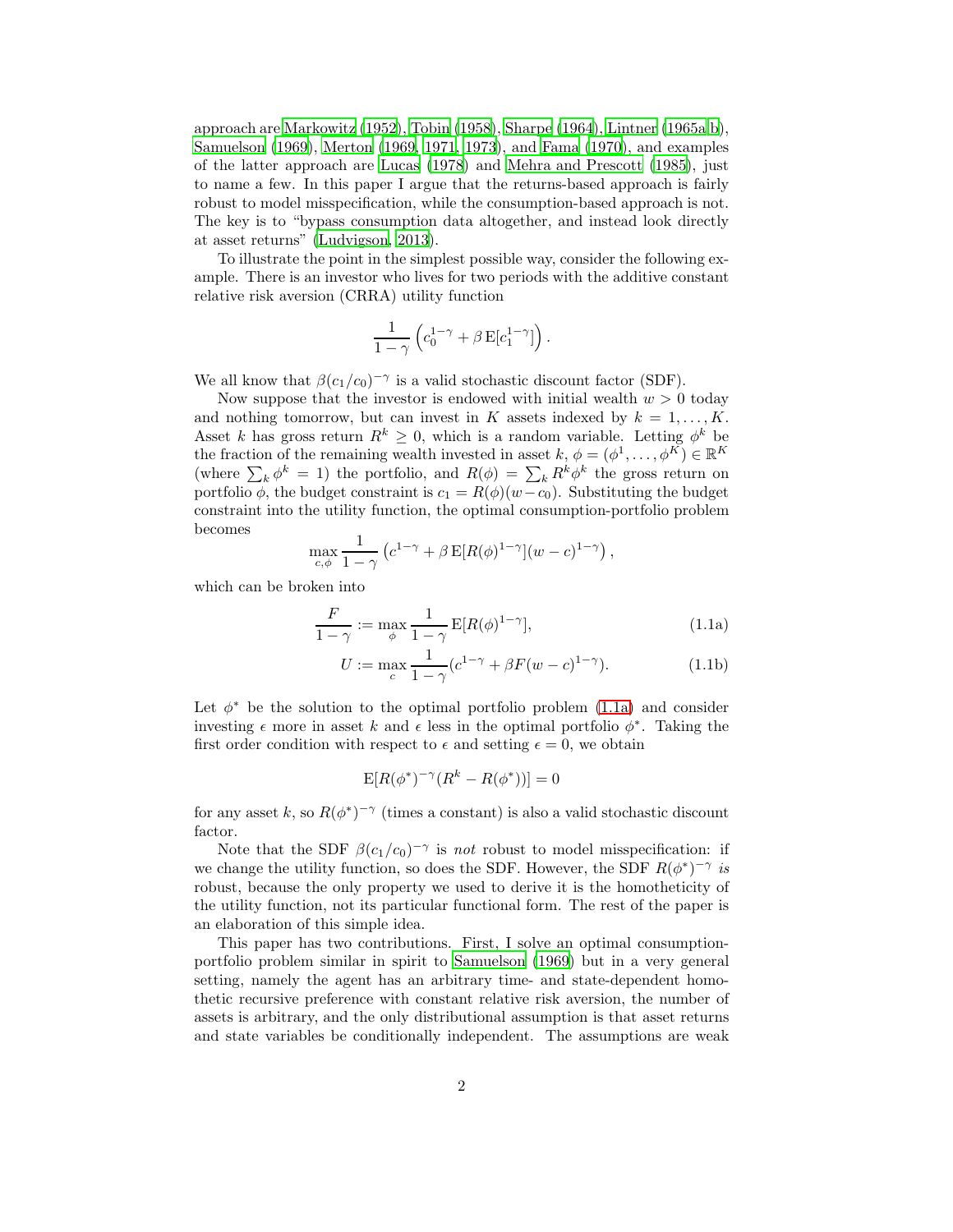enough for my results to have a wide range of applicability. For example, the standard additive CRRA utility and the CRRA-constant elasticity of intertemporal substitution (CEIS) recursive utility [\(Epstein and Zin, 1989\)](#page-26-2) are all special cases, and the period utility function may include some other state variables such as past consumption. For distributional assumptions, the expected return and volatility can follow any stochastic process as long as excess returns are serially independent, for example GARCH processes. Under these assumptions, by using the value function approach instead of the Euler equation approach, the optimal portfolio decision and the optimal consumption/saving decision can be disentangled as in [\(1.1\)](#page-1-1).

Second, which is the main contribution, I consider an economy with many such agents and show that if (i) agents have a *common* relative risk aversion coefficient (but recursive preferences that are possibly individual-, time-, and state-dependent) and (ii) the efficient market hypothesis holds, then agents make the same portfolio choice, and therefore the individually optimal portfolio must be the market portfolio. A corollary is that the  $-\gamma$ th power of the gross return on the market portfolio (market return) is a valid stochastic discount factor.

This result has three important implications. First, since its validity does not depend on any particular utility function and hence on the consumption process, the "returns-based asset pricing" approach is robust to model misspecification as opposed to the consumption-based approach. Since in my model consumption is not directly connected to asset prices, the low volatility of consumption growth (or the low covariance between consumption growth and asset returns) needed in order to explain asset prices ("consumption volatility puzzle") is not an asset pricing puzzle (that belongs to finance) but a consumption/saving puzzle (that belongs to macroeconomics). Second, since the asset pricing formula contains only asset returns data, which are available in high frequency and high accuracy, the '−γth power of market return' SDF can be used in practice. Third, the relative risk aversion  $\gamma$  can be estimated using only asset returns data: (aggregate or individual) consumption data contain no more information than the asset returns data for estimating the relative risk aversion coefficient.

Although these results concern relative pricing, I also consider absolute pricing. By assuming further that (iii) agents have access to constant-returns-toscale stochastic saving technologies  $(AK \text{ model}, e.g., \text{Levhari} \text{ and Srinivasan})$ [\(1969\)](#page-27-3)) and (iv) technological shocks and individual state variables are conditionally independent, I derive an asset pricing formula which depends only on fundamentals.

A few papers are related to my work. [Rubinstein \(1976](#page-29-3)) derived the  $-\gamma$ th power of market return' SDF under the assumption of a representative agent with additive CRRA utility and serially independent returns. I obtain the same SDF, but under much weaker assumptions listed above. Most importantly, in Rubinstein's model aggregate consumption is proportional to wealth and hence consumption growth and market return have the same volatility (which is obviously counterfactual, hence "consumption volatility puzzle"), but in my model aggregate consumption is not connected to market return. [Campbell \(1993\)](#page-26-3) obtained an asset pricing formula without using consumption in a representative agent setting by log linearizing the intertemporal budget constraint. In my model there are many heterogeneous agents with more general preferences and the asset pricing formula is exact, not an approximation.

[Cass and Stiglitz \(1970](#page-26-4)) showed in a static setting that the only utility func-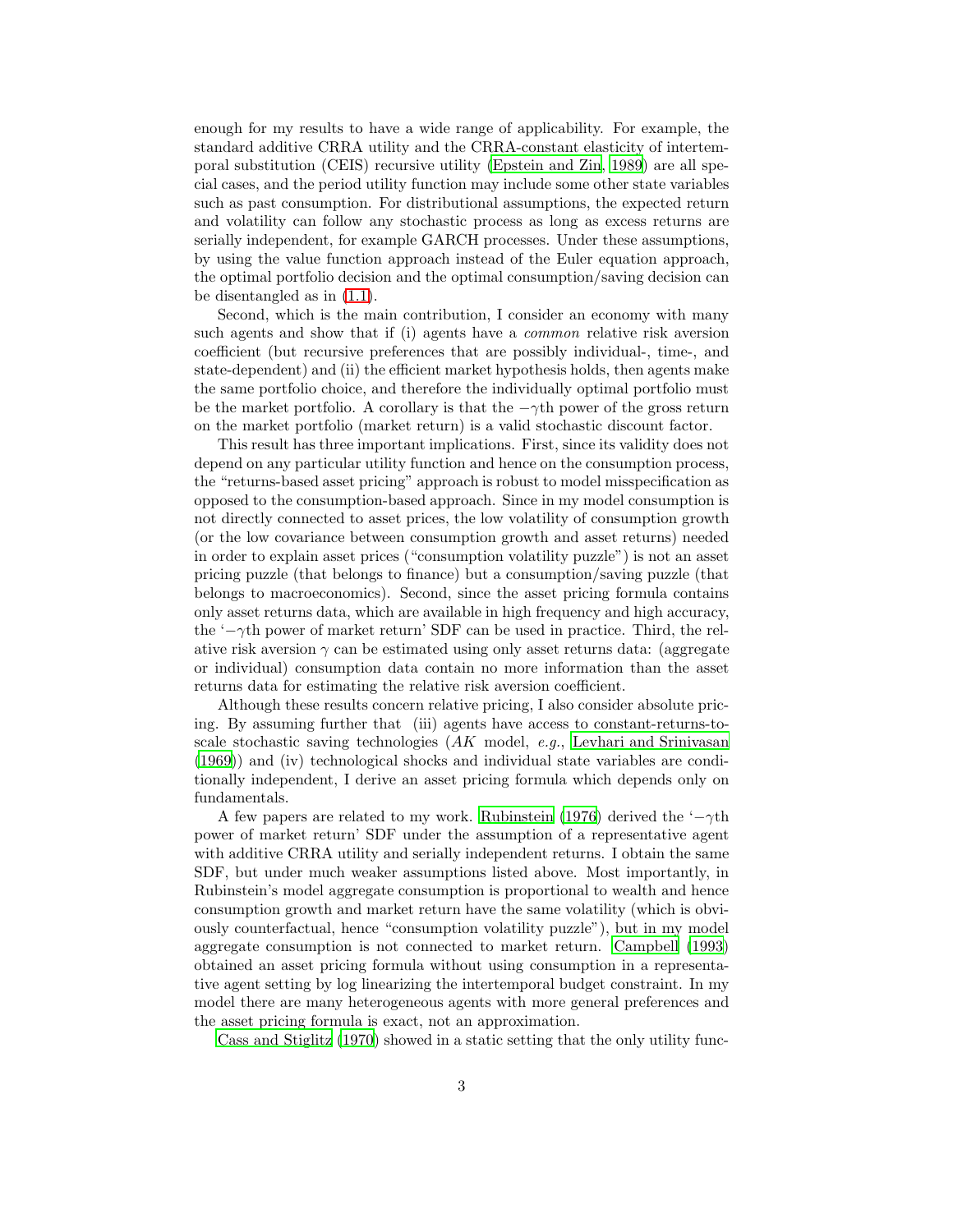tions for which the mutual fund theorem holds are the quadratic and power utility functions (if there is no risk-free asset) and the linear risk tolerance (LRT) utility  $-\frac{u'(w)}{u''(w)} = A + Bw$  (if there is a risk-free asset). [Rubinstein \(1974\)](#page-28-6) showed a similar result in a two period economy with additive utility functions. My result extends theirs to the multi period setting with recursive preferences. [Constantinides \(1982\)](#page-26-5) proved that if agents have additively time- and stateseparable utility functions (without state variables) in a complete market endowment economy, then we can define a representative agent who consumes the aggregate endowment and prices the assets. Here the utility function of the representative agent in general depends on the preferences of all agents in a complicated way, and hence so do the asset prices. In my model, the relative risk aversion must be common across all agents, the function that defines the recursive utility must be homogeneous of degree 1, but I allow individual-, time-, and state-dependent recursive utility. Most importantly, the asset prices depend only on the common relative risk aversion  $\gamma$  and the technologies, not on other preference characteristics. Therefore my results neither contain nor are contained in those of [Constantinides \(1982](#page-26-5)), but are complementary.

The rest of the paper is organized as follows. Section [2](#page-3-0) presents the model and solves the single agent optimal consumption-portfolio problem. Section [3](#page-7-0) derives relative asset pricing formulas that do not depend on consumption in a partial equilibrium setting. Section [4](#page-11-0) characterizes the general equilibrium with many heterogeneous agents and constant-returns-to-scale stochastic saving technologies, and derives absolute asset pricing formulas. Section [5](#page-14-0) tests the asset pricing implications of the model. Section [6](#page-19-0) discusses the asset pricing puzzles.

## <span id="page-3-0"></span>2 Individual decision

All random variables are defined on a probability space  $(\Omega, \mathcal{F}, P)$ . Time is discrete and finite,  $t = 0, 1, ..., T$ . An agent starts with initial wealth  $w > 0$ and has no income other than those obtained by investing in assets.<sup>[3](#page-3-2)</sup>

### 2.1 Assets, information, and preference

**Assets** There are K assets indexed by  $k \in K = \{1, ..., K\}$ . Let  $P_t^k, D_t^k$ be the price and dividend of asset  $k$  at time  $t$ . The gross return of asset  $k$ between the end of time t and the beginning of time  $t+1$  is denoted by  $R_{t+1}^k =$  $\left(P_{t+1}^k + D_{t+1}^k\right)/P_t^k$ , and the vector of gross asset returns is denoted by

$$
\mathbf{R}_{t+1} = (R_{t+1}^1, \dots, R_{t+1}^K).
$$

Let  $\phi_t^k$  be the fraction of wealth invested in asset k at time t and  $\phi_t = (\phi_t^1, \dots, \phi_t^K)$ be the portfolio, so  $\sum_{k} \phi_t^k = 1$ . Of course,  $\phi_t^k > 0 \leq 0$  means a long (short) position in asset  $k$ . The agent can be constrained in the choice of portfolio: let

<span id="page-3-1"></span><sup>2</sup>The model can be easily generalized to infinite horizon if we assume that each agent lives for only finite periods or if we make distributional assumptions (such as Markov shocks) to guarantee the convergence of the value function. See [Toda \(2012](#page-29-4)) for such an example.

<span id="page-3-2"></span><sup>3</sup>Since this paper is concerned with frictionless complete asset markets, the agent can sell off his future endowments and incorporate into the initial wealth.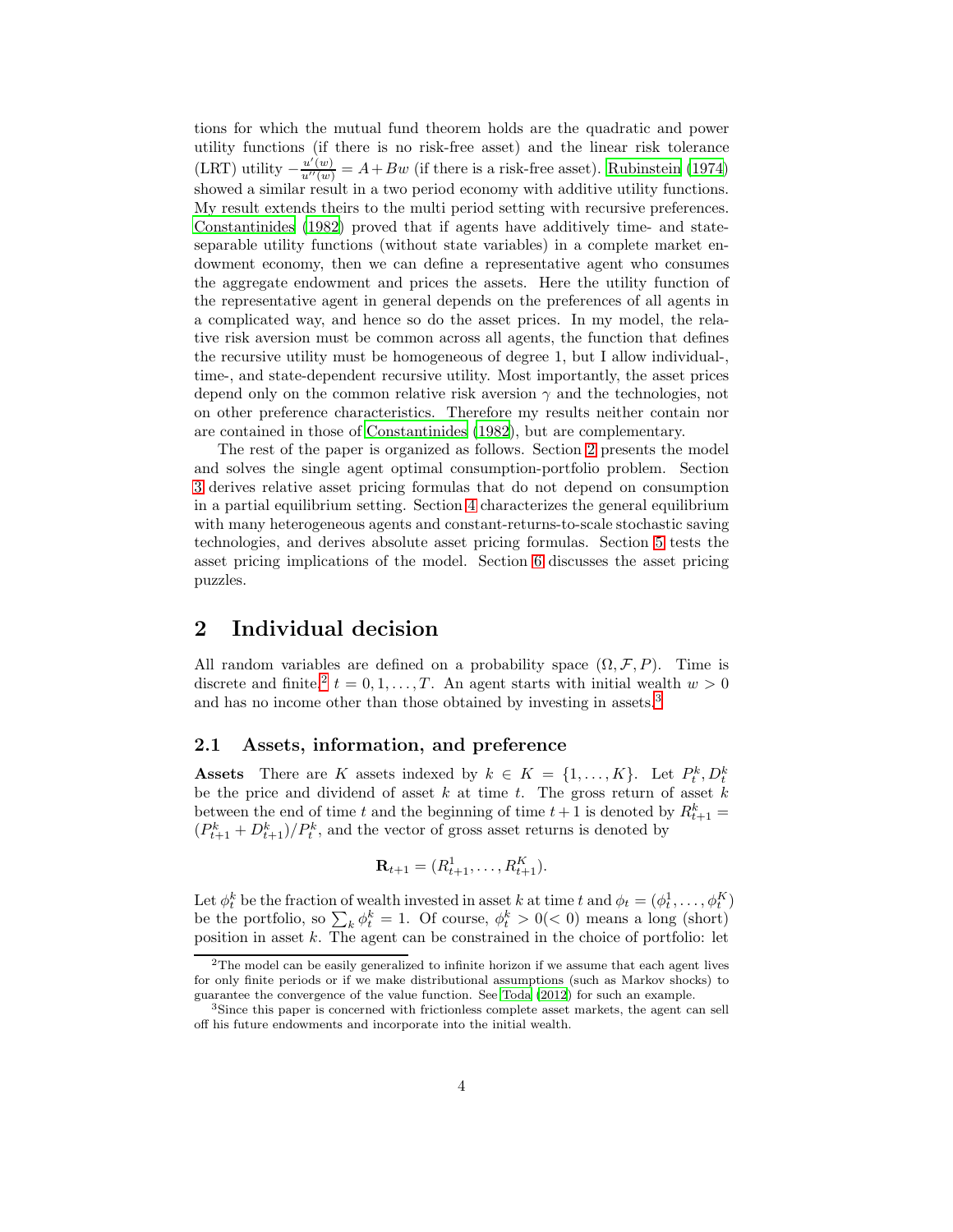$\Pi_t \subset \mathbb{R}^K$  be the set of feasible portfolios. The gross return on portfolio  $\phi_t \in \Pi_t$ is denoted by

$$
R_{t+1}(\phi_t) := \mathbf{R}'_{t+1}\phi_t = \sum_{k=1}^K R^k_{t+1}\phi^k_t.
$$

The sequential budget constraint of the agent is therefore

$$
(\forall t) w_{t+1} = R_{t+1}(\phi_t)(w_t - c_t) \ge 0.
$$

Information and preference The agent's information is represented by the filtration (an increasing sequence of  $\sigma$ -algebras)  $\{\mathcal{F}_t\}_{t=0}^T \subset \mathcal{F}$ . Let  $w_t$  be the agent's wealth at the beginning of time t and  $X_t = (X_t^1, X_t^2, \dots)$  be the vector of state variables at time t other than wealth. What I have in mind for the state variables are public information such as past returns and volatility, but it may also include private information such as past consumption (in the case of habit formation). To obtain the results it is unnecessary to specify  $\mathbf{X}_t$  explicitly. The conditional expectation with respect to time  $t$  information is denoted by  $E[\cdot | \mathcal{F}_t]$  or more compactly  $E_t[\cdot]$ , which are functions of  $\mathbf{X}_t$  and  $w_t$  because by assumption these are all the state variables. Let  $c_t, U_t \in \mathbb{R}$  be the consumption and the continuation utility at time  $t$ . I make the following assumptions.

<span id="page-4-0"></span>**Assumption 1** (Irrelevance of wealth). For any  $\mathcal{F}_{t+1}$ -measurable function f, we have  $E[f(\mathbf{X}_{t+1}) | \mathcal{F}_t] = g(\mathbf{X}_t)$  for some g, that is, agent's wealth is irrelevant for predicting a function of next period's state variables other than wealth.

Assumption [1](#page-4-0) simply means that the agent is so small compared to the market that his wealth level does not affect asset returns, *i.e.*, the agent is a price taker.

<span id="page-4-3"></span>Assumption 2 (Constant relative risk aversion and homotheticity). The continuation utilities  $\{U_t\}_{t=0}^T$  satisfy the recursion  $U_T = a_T(\mathbf{X}_T)c_T$  and

<span id="page-4-1"></span>
$$
U_t = f_t\left(c_t, \mathbf{E}\left[U_{t+1}^{1-\gamma} \, \middle| \, \mathcal{F}_t\right]^{\frac{1}{1-\gamma}}, \mathbf{X}_t\right), \quad t = 0, \dots, T-1,
$$
 (2.1)

where  $a_T > 0$  is some function of the state variables  ${\bf X}_T, \gamma > 0$  is the relative risk aversion coefficient, and

$$
f_t: \mathbb{R}_{++} \times \mathbb{R}_{++} \times \mathbb{R}^{\dim \mathbf{X}_t} \to \mathbb{R}_+
$$

is strictly increasing and homogeneous of degree 1 in the first two arguments.

 $f_t$  is called the *aggregator* [\(Epstein and Zin, 1989](#page-26-2); [Boyd, 1990](#page-25-0)). Since the risk aversion is over the continuation utility, not consumption, it is the correct notion of risk aversion [\(Swanson](#page-29-5), [2012\)](#page-29-5). At this point it is helpful to provide concrete examples.

<span id="page-4-2"></span>**Example 1** (Additive CRRA utility). If  $a_T(\mathbf{X}_T) = 1$  and the aggregator is given by

$$
f_t(c, v, \mathbf{X}_t) = (c^{1-\gamma} + \beta v^{1-\gamma})^{\frac{1}{1-\gamma}}
$$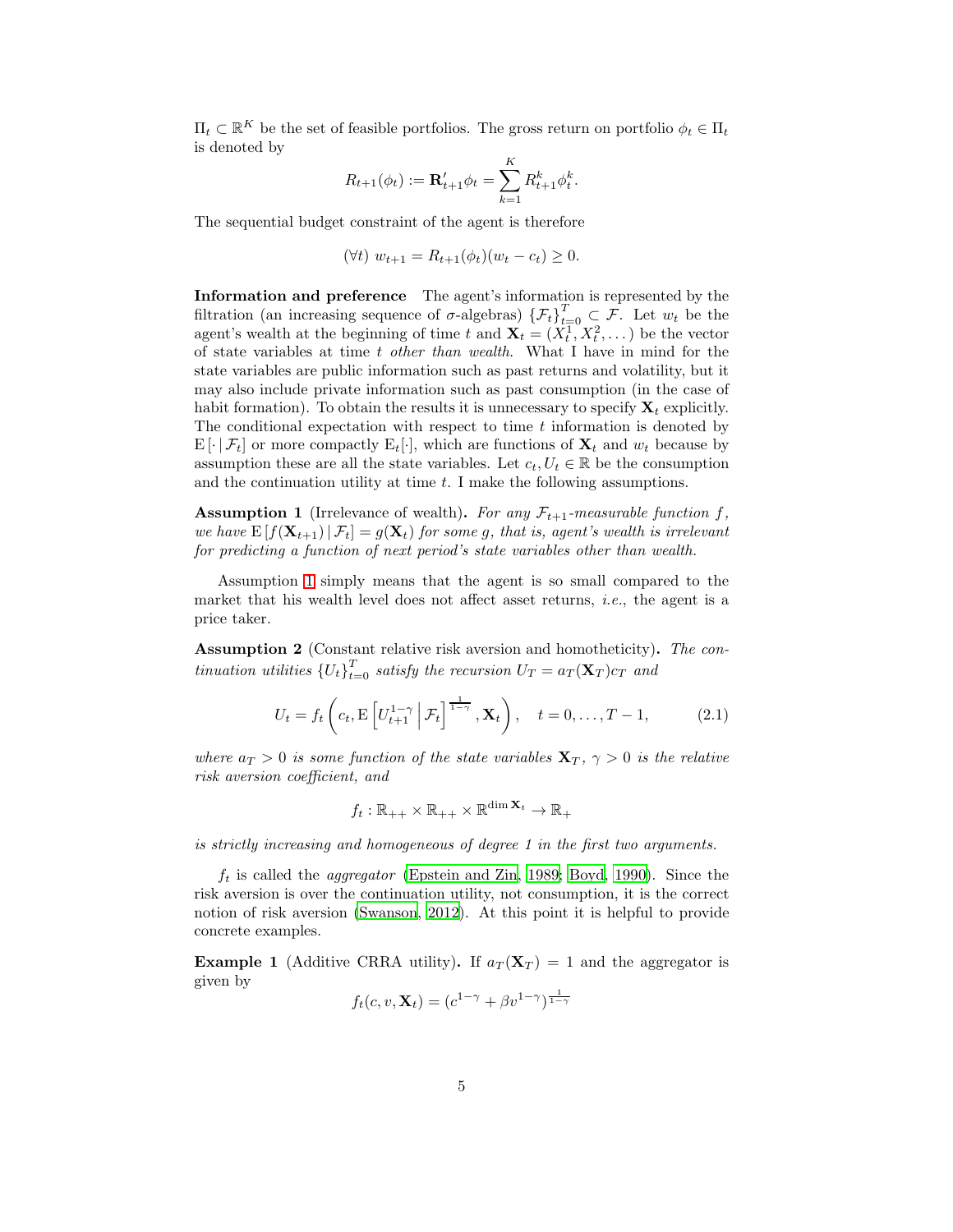(so the state variables do not directly enter the aggregator), then iterating [\(2.1\)](#page-4-1) and using the law of iterated expectations, we obtain

$$
U_t = \mathcal{E}\left[\sum_{s=t}^T \beta^{t-s} c_s^{1-\gamma} \middle| \mathcal{F}_t\right]^{\frac{1}{1-\gamma}},\,
$$

which is ordinarily equivalent to the standard additive CRRA utility

$$
\mathbf{E}_t \sum_{s=t}^T \beta^{t-s} \frac{c_s^{1-\gamma}}{1-\gamma}
$$

with discount factor  $\beta$  and relative risk aversion  $\gamma$ .

<span id="page-5-0"></span>**Example 2** (Recursive CRRA/CEIS utility). If  $a_T(\mathbf{X}_T) = 1$  and the aggregator is given by

$$
f_t(c, v, \mathbf{X}_t) = (c^{1-\sigma} + \beta v^{1-\sigma})^{\frac{1}{1-\sigma}}
$$

(so the state variables do not directly enter the aggregator), then  $U_t$  is the constant relative risk aversion (CRRA), constant elasticity of intertemporal substi-tution (CEIS) recursive utility [\(Epstein and Zin, 1989\)](#page-26-2) with discount factor  $\beta$ , relative risk aversion  $\gamma$ , and elasticity of intertemporal substitution  $1/\sigma$ .

**Example 3** (Habit formation). In Examples [1](#page-4-2) and [2,](#page-5-0) the aggregator  $f_t$  did not explicitly depend on the state variables  $\mathbf{X}_t$ , but [\(2.1\)](#page-4-1) allows such dependence. For example, if  $X_t$  consists of past consumption and the aggregator explicitly depends on  $X_t$ , the recursive utility [\(2.1\)](#page-4-1) depends on past consumption and hence we can incorporate some form of habit formation [\(Abel, 1990\)](#page-25-1). One such example that satisfies Assumption [2](#page-4-3) is

$$
f_t(c, v, x) = [(c/x)^{1-\sigma} + \beta v^{1-\sigma}]^{\frac{1}{1-\sigma}},
$$

where  $x$  is the habit stock.

### 2.2 Optimal portfolio problem

To solve the optimal consumption-portfolio problem I further need an assumption on asset returns and state variables.

<span id="page-5-2"></span>Assumption 3 (Conditional independence). For each t, the next period's state variables  $X_{t+1}$  and asset returns  $R_{t+1}$  are independent conditional on time t information  $\mathcal{F}_t$ .

Conditional independence implies, in particular, that the most recent asset return is not a state variable:  $\mathbf{R}_t \notin \mathbf{X}_t$ , which is clearly a restriction. An obvious case in which conditional independence holds is when returns are i.i.d. and independent of state variables. However, the assumption is still weak enough to be useful. For example, suppose that returns are lognormal with time-varying expected return and volatility:  $\log R_{t+1} \sim N(\mu_t, \sigma_t^2)$ . Here the state variable is  $\mathbf{X}_t = (\mu_t, \sigma_t)$ . Conditional independence holds if, for instance, the expected return-volatility pair  $\{X_t\}$  is a Markov process and  $\log R_{t+1} = \mu_t + \sigma_t z_{t+1}$ , where  $\{z_t\}$  is a Gaussian white noise that is independent from the process  $\{\mathbf X_t\}$ <sup>[4](#page-5-1)</sup>.

<span id="page-5-1"></span><sup>&</sup>lt;sup>4</sup>In this example I implicitly assumed that there is a single risky asset, but the argument clearly holds for any number of assets.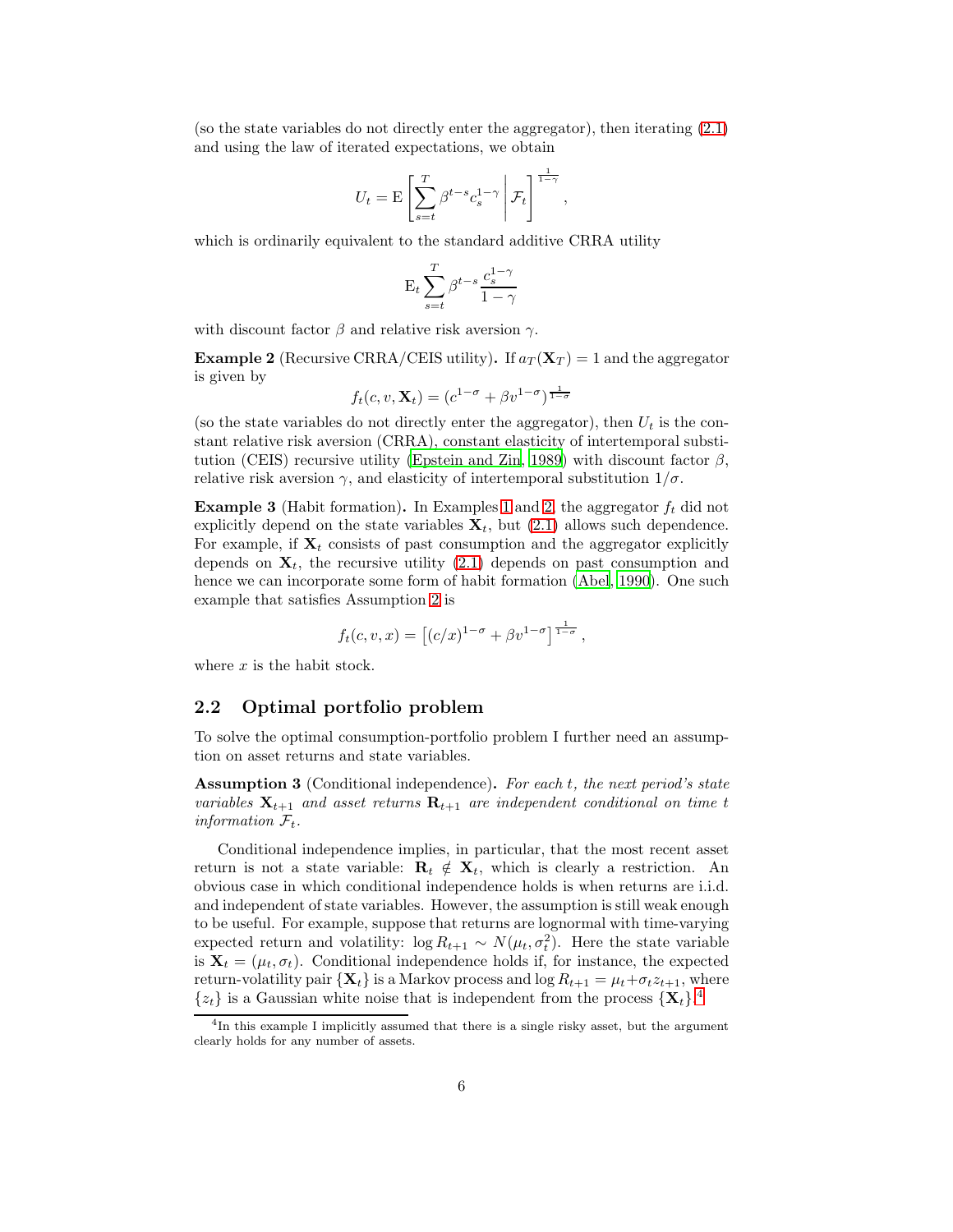Another example is the GARCH process with no leverage effect. Let  $\log R_{t+1} =$  $\mu + \epsilon_{t+1}$  and consider the GARCH $(p, q)$  process

$$
\epsilon_{t+1} = \sigma_t z_{t+1}, \n\sigma_t^2 = \alpha_0 + \alpha_1 \epsilon_t^2 + \dots + \alpha_q \epsilon_{t-q+1}^2 + \beta_1 \sigma_{t-1}^2 + \dots + \beta_p \sigma_{t-p}^2,
$$

where  $\{z_t\}$  is a white noise. Then the state variables are

$$
\mathbf{X}_t = (\epsilon_t, \ldots, \epsilon_{t-q+1}, \sigma_{t-1}, \ldots, \sigma_{t-p}),
$$

and the conditional independence assumption does not necessarily hold because  $\epsilon_{t+1}$  (part of next period's state variables) and  $R_{t+1} = \exp(\mu + \epsilon_{t+1})$  are not independent conditional on  $X_t$ . However, if  $\alpha_1 = 0$  (no leverage effect), then  $\epsilon_t$ is no longer a state variable, and conditional independence holds.

The following theorem shows that the optimal portfolio problem can be disentangled from the optimal consumption/saving problem, and that the former depends only on risk aversion and asset returns.

<span id="page-6-1"></span>**Theorem 2.1.** Under Assumptions  $1-\theta$ , the value function

$$
V_t(w, \mathbf{X}_t)
$$
  
= sup { $U_t | w_t = w$ , ( $\forall s \ge t$ )  $w_{s+1} = R_{s+1}(\phi_s)(w_s - c_s) \ge 0, \phi_s \in \Pi_s$ } (2.2)

is linear in wealth w and the optimal portfolio problem at time t reduces to

<span id="page-6-2"></span><span id="page-6-0"></span>
$$
\max_{\phi \in \Pi_t} \frac{1}{1 - \gamma} \mathbf{E} \left[ R_{t+1}(\phi)^{1 - \gamma} \, \middle| \, \mathcal{F}_t \right]. \tag{2.3}
$$

If the portfolio constraint  $\Pi_t$  is nonempty, compact, and

$$
\mathrm{E}\left[\sup_{\phi\in\Pi_t}R_{t+1}(\phi)^{1-\gamma}\middle|\mathcal{F}_t\right]<\infty,
$$

then the optimal portfolio problem [\(2.3\)](#page-6-0) has a solution.

*Proof.* The proof is by induction. If  $t = T$ , then  $U_T = a_T(\mathbf{X}_T)c_T$ , so

$$
V_T(w, \mathbf{X}_T) = \sup \{ a_T(\mathbf{X}_T) c_T \mid c_T \le w \} = a_T(\mathbf{X}_T) w
$$

is linear in wealth and there are no portfolio decisions to make. Suppose the claim is true for time  $s = t + 1, \ldots, T$  and let  $V_s(w, \mathbf{X}_s) = a_s(\mathbf{X}_s)w$ . Then we obtain

$$
V_t(w, \mathbf{X}_t)
$$
  
\n
$$
= \sup_{\substack{0 \leq c \leq w \\ \phi \in \Pi_t}} f_t \left( c, (w - c) \mathbf{E}_t [a_{t+1}(\mathbf{X}_{t+1})^{1-\gamma} R_{t+1}(\phi)^{1-\gamma}]^{\frac{1}{1-\gamma}}, \mathbf{X}_t \right)
$$
  
\n
$$
= \sup_{0 \leq c \leq w} f_t \left( c, (w - c) \mathbf{E}_t [a_{t+1}(\mathbf{X}_{t+1})^{1-\gamma}]^{\frac{1}{1-\gamma}} \sup_{\phi \in \Pi_t} \mathbf{E}_t [R_{t+1}(\phi)^{1-\gamma}]^{\frac{1}{1-\gamma}}, \mathbf{X}_t \right)
$$
  
\n
$$
= \sup_{0 \leq c \leq w} f_t \left( c, (w - c) b_t(\mathbf{X}_t) \sup_{\phi \in \Pi_t} \mathbf{E}_t [R_{t+1}(\phi)^{1-\gamma}]^{\frac{1}{1-\gamma}}, \mathbf{X}_t \right)
$$
  
\n
$$
= \sup_{0 \leq \tilde{c} \leq 1} w f_t \left( \tilde{c}, (1 - \tilde{c}) b_t(\mathbf{X}_t) \sup_{\phi \in \Pi_t} \mathbf{E}_t [R_{t+1}(\phi)^{1-\gamma}]^{\frac{1}{1-\gamma}}, \mathbf{X}_t \right) =: a_t(\mathbf{X}_t) w,
$$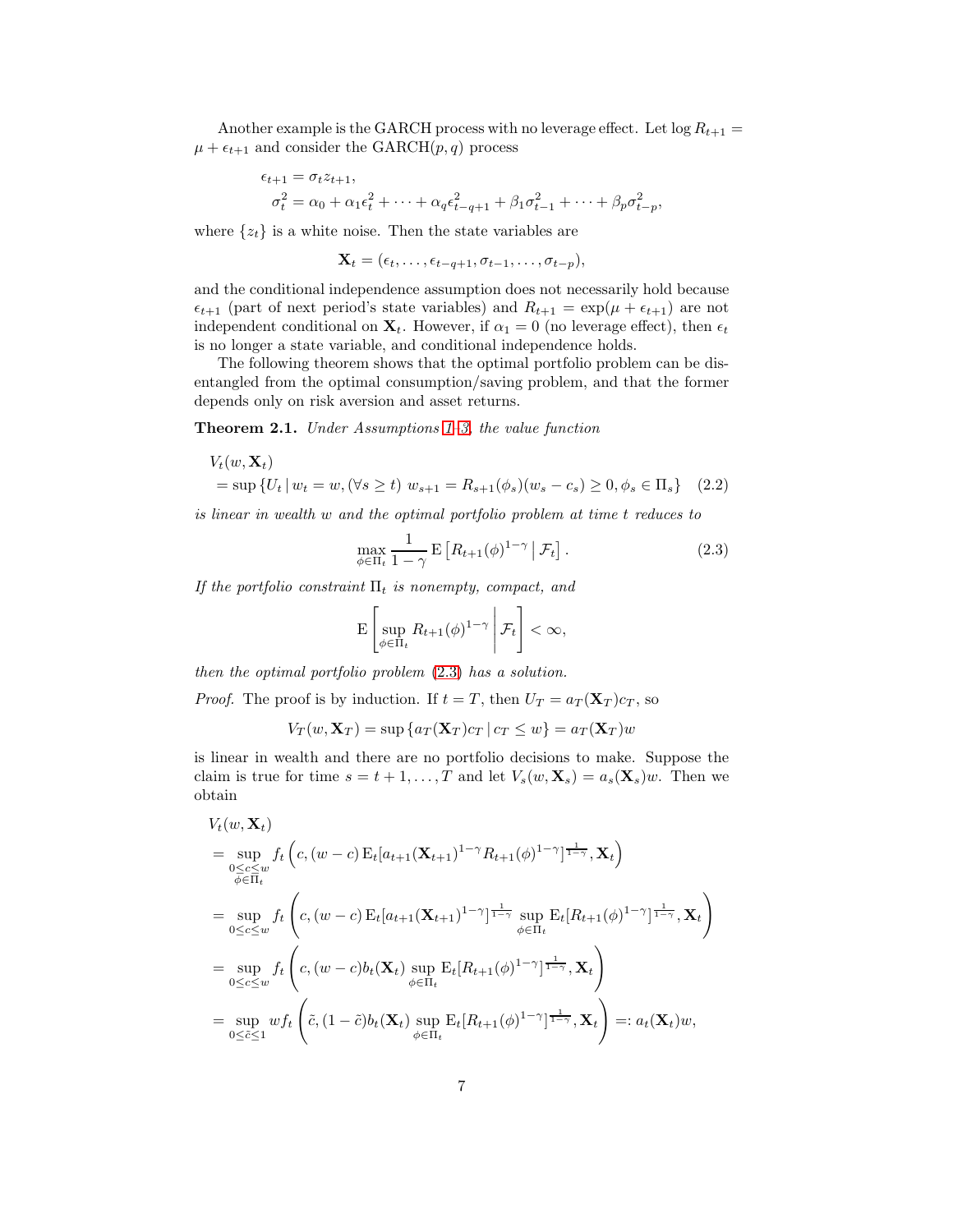where I used backward induction in the first equality, conditional independence (Assumption [3\)](#page-5-2) and monotonicity of  $f_t$  in the second, the irrelevance of wealth (Assumption [1\)](#page-4-0) in the third, and the homogeneity of  $f_t$  (Assumption [2\)](#page-4-3) in the last, where I set  $\tilde{c} = c/w$ . Therefore the value function is linear in wealth. Since  $f_t$  is increasing in the second argument, the optimal portfolio problem at time t is

$$
\max_{\phi \in \Pi_t} \mathbf{E} \left[ R_{t+1}(\phi)^{1-\gamma} \, \middle| \, \mathcal{F}_t \right]^{\frac{1}{1-\gamma}},
$$

which is equivalent to [\(2.3\)](#page-6-0) because  $x \mapsto \frac{x^{1-\gamma}}{1-\gamma}$  $rac{x^{2}}{1-\gamma}$  is monotone.

If  $E\left[\sup_{\phi \in \Pi_t} R_{t+1}(\phi)^{1-\gamma} \middle| \mathcal{F}_t\right] < \infty$ , then by the Lebesgue convergence theorem  $\phi \mapsto E_t[R_{t+1}(\phi)^{1-\gamma}]$  is continuous. Therefore if the portfolio constraint  $\Pi_t$  is nonempty and compact, the optimal portfolio problem [\(2.3\)](#page-6-0) has a solution. □

Theorem [2.1](#page-6-1) is related to [Kocherlakota \(1990](#page-27-4)), where he proves in a representative agent, complete markets, endowment economy setting that the CRRA/CEIS recursive utility model (Example [2\)](#page-5-0) is observationally equivalent to the standard additive CRRA utility model if consumption growth is i.i.d. His irrelevance result can be generalized as in the following proposition.

<span id="page-7-2"></span>Proposition 2.2. Consider the recursive utility model satisfying Assumption [2](#page-4-3) with a time-homogeneous aggregator  $f(c, v)$  with no state variables. If asset returns are i.i.d. and  $U_0$  defined by [\(2.1\)](#page-4-1) converges as  $T \to \infty$ , then the recursive utility model is observationally equivalent to the standard additive CRRA utility model.

Proof. It suffices to show that the optimal portfolio choice and consumption are observationally equivalent in the two models. By Theorem [2.1,](#page-6-1) the portfolio choice is the same. If the recursive utility converges as time periods tends to infinity, the Bellman equation becomes time-homogeneous. Since the aggregator  $f(c, v)$  is homogeneous of degree 1, the optimal consumption is a constant fraction of wealth, which is observationally equivalent to the additive CRRA case. 口

# <span id="page-7-0"></span>3 Partial equilibrium

Having solved the single agent problem, in this section I consider an economy with many agents. In a partial equilibrium setting, I derive a relative asset pricing formula that depends only on the market portfolio and the relative risk aversion.

### 3.1 Description of the economy

The financial market is the same as in Section [2,](#page-3-0) so asset  $k$  has (per share) price  $P_t^k$ , dividend  $D_t^k$ , and gross return  $R_{t+1}^k = (P_{t+1}^k + D_{t+1}^k)/P_t^k$ . Let  $W_t^k$  be the market capitalization (per share price  $P_t^k$  times the number of shares outstanding) of asset  $k$ .

<span id="page-7-1"></span><sup>&</sup>lt;sup>5</sup>This condition is not very stringent. For example, it holds if  $\gamma > 1$  (< 1) and the portfolio return is bounded away from zero (bounded above).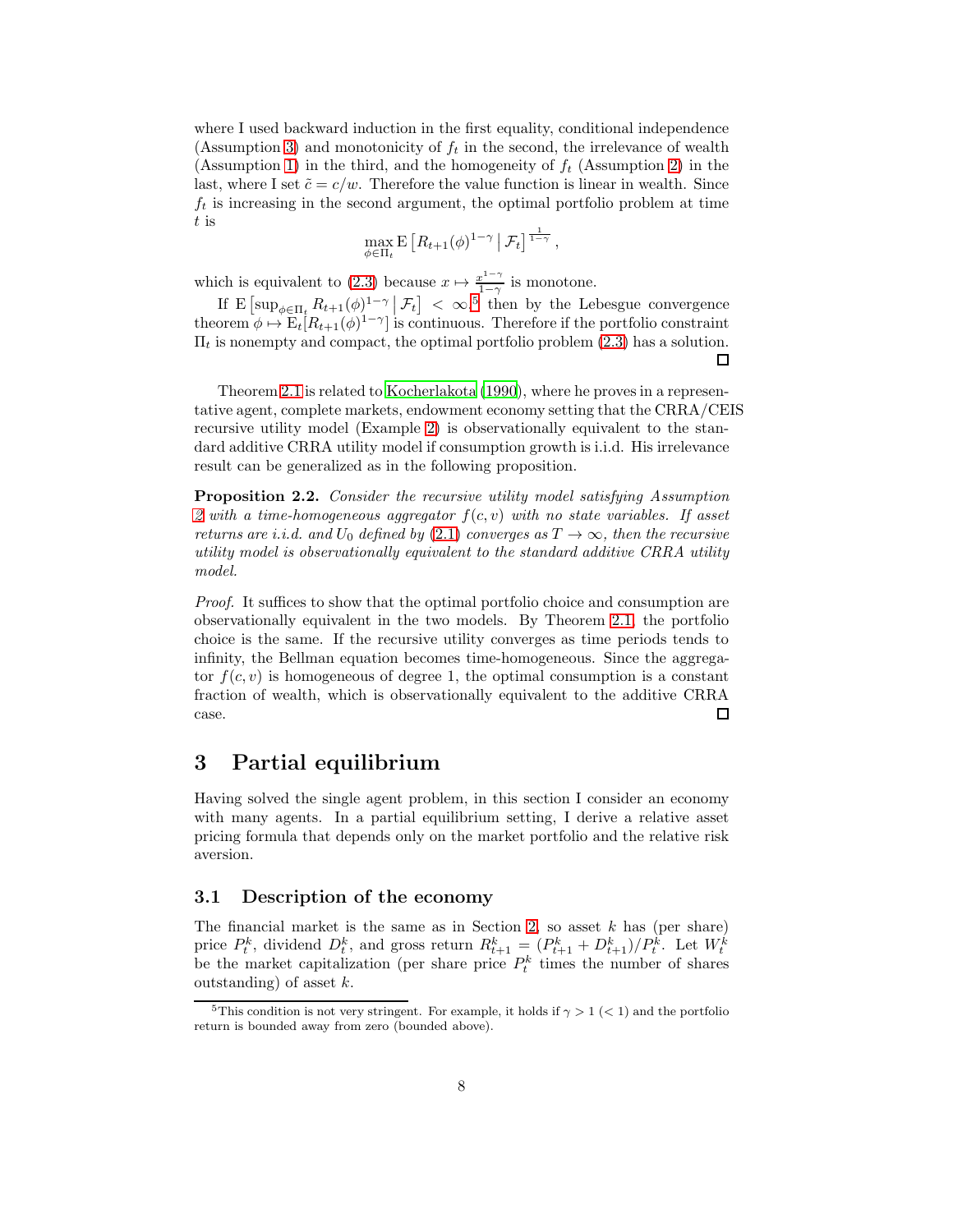The economy is populated by I agents indexed by  $i \in I = \{1, \ldots, I\}$  with recursive preferences defined by [\(2.1\)](#page-4-1), where the aggregators  $\{(f_{it})_{i\in I}\}_{t=0}^{T-1}$  and the state variables  $\{(\mathbf{X}_{it})_{i\in I}\}_{t=0}^T$  are potentially different but the relative risk aversion  $\gamma > 0$  and the portfolio constraint  $\Pi_t \subset \mathbb{R}^K$  are *common* across agents. Agent i is endowed with initial wealth  $w_{i0} > 0$  but nothing thereafter. Let  $\mathcal{F}_{it}$ be the private information of agent i at time t and  $\mathcal{F}_t = \bigcap_i \mathcal{F}_{it}$  be the public information.

The sequential partial equilibrium is defined by agent optimization and market clearing.

Definition 3.1 (Sequential partial equilibrium). Given asset prices, dividends, and market capitalization  $\{(P_t^k, D_t^k, W_t^k)_{k \in K}\}_{t=0}^T$ , the profile of individual consumption, wealth, and portfolio  $\{(c_{it}, w_{it}, \phi_{it})_{i \in I}\}_{t=0}^T$  constitutes a sequential partial equilibrium if

1. given asset returns  $R_{t+1}^k = (P_{t+1}^k + D_{t+1}^k)/P_t^k$ , the portfolio  $\phi_{it}$  solves

<span id="page-8-1"></span>
$$
\max_{\phi \in \Pi_t} \frac{1}{1 - \gamma} \mathbf{E} \left[ R_{t+1}(\phi)^{1 - \gamma} \, \middle| \, \mathcal{F}_{it} \right],\tag{3.1}
$$

- 2. given the portfolio choice,  $c_{it}$  solves the optimal consumption problem [\(2.2\)](#page-6-2),
- 3. asset markets clear, *i.e.*, for each asset k and time t we have  $\sum_{i=1}^{I} \phi_{it}^{k}(w_{it}$  $c_{it}$ ) =  $W_t^k$ , and
- 4. individual wealth evolves according to the budget constraint

$$
w_{i,t+1} = R_{t+1}(\phi_{it})(w_{it} - c_{it}).
$$

#### <span id="page-8-3"></span>3.2 Relative asset pricing

In order to prove the main result, I need one more assumption. I assume markets are efficient in the sense that private information is useless for predicting asset returns.

<span id="page-8-0"></span>Assumption 4 (Efficient market hypothesis). For each i and t, the distribution of asset returns  $\mathbf{R}_{t+1} = (R_{t+1}^k)_{k=1}^K$  conditional on private information  $\mathcal{F}_{it}$  is the same as the distribution conditional on public information  $\mathcal{F}_t$ .

This definition of market efficiency is taken from the first definition in [Bewley](#page-25-2) [\(1982\)](#page-25-2). The following proposition shows that if there is an equilibrium, there is also an equivalent symmetric equilibrium (common portfolio choice).

<span id="page-8-2"></span>**Proposition 3.2.** Let everything be as above. Suppose that

- 1. agents have information and recursive preferences satisfying Assumptions [1](#page-4-0) and [2,](#page-4-3)
- 2. for each agent conditional independence (Assumption [3\)](#page-5-2) holds, and
- 3. the efficient market hypothesis (Assumption [4\)](#page-8-0) holds.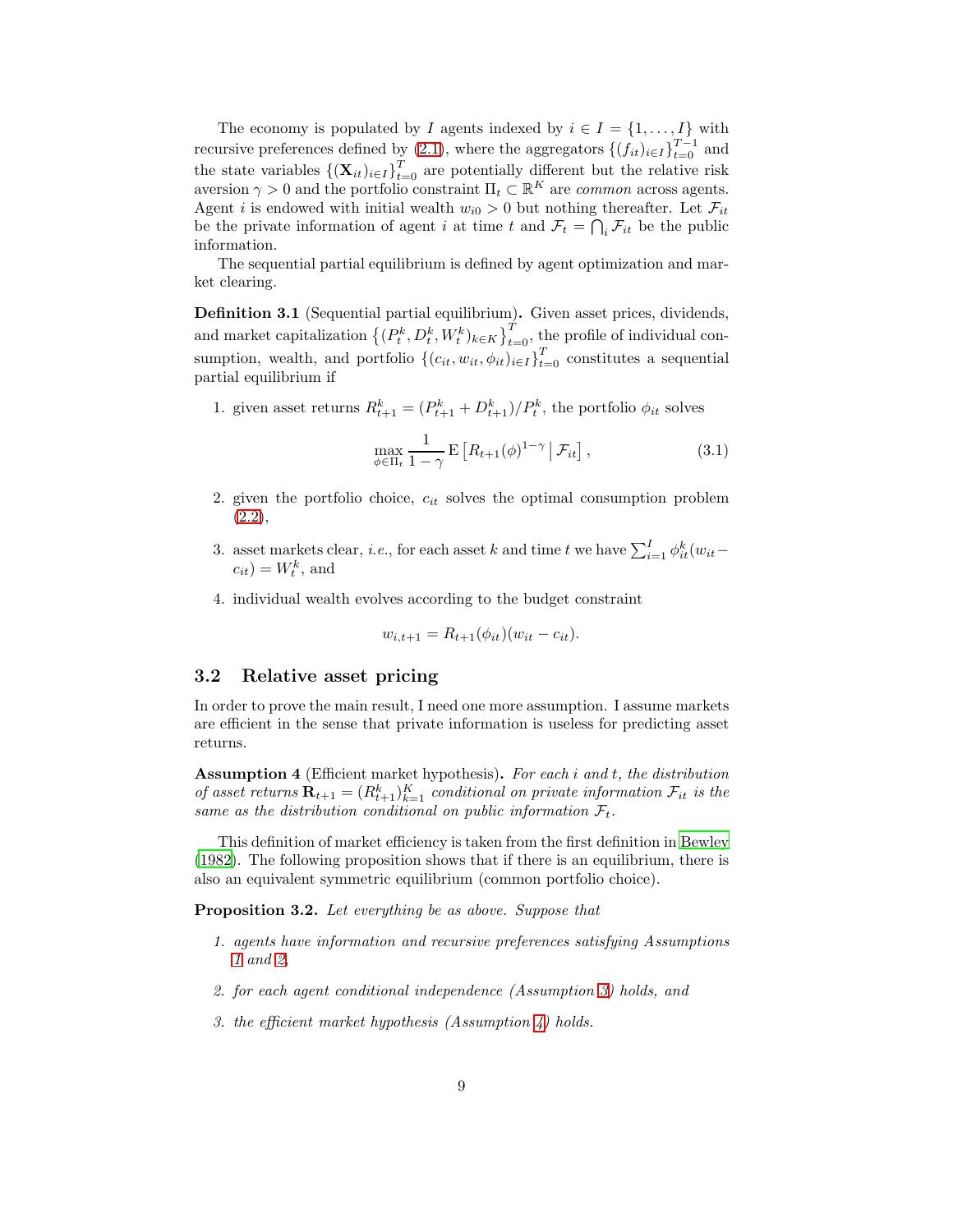If there is a partial equilibrium, then there is also an equilibrium with a common portfolio choice  $\phi_t^*$  (market portfolio) and the same consumption and wealth as in the original equilibrium  $\{(c_{it}, w_{it})_{i \in I}\}_{t=0}^T$ .

Proof. By the efficient market hypothesis (Assumption [4\)](#page-8-0), we can replace the private information  $\mathcal{F}_{it}$  in [\(3.1\)](#page-8-1) by the public information  $\mathcal{F}_{t}$ . Then the optimal portfolio problem becomes common across all agents, which is [\(2.3\)](#page-6-0).

Suppose that  $\{(c_{it}, w_{it}, \phi_{it})_{i \in I}\}_{t=0}^T$  is a sequential partial equilibrium. Define the value weighted average portfolio by

$$
\bar{\phi}_t := \sum_{i=1}^I \phi_{it}(w_{it} - c_{it}) / \sum_{i=1}^I (w_{it} - c_{it}).
$$

By the definition of  $\bar{\phi}_t$  and the market clearing condition, we have

$$
\sum_{i=1}^{I} \bar{\phi}_t^k (w_{it} - c_{it}) = \sum_{i=1}^{I} \phi_{it}^k (w_{it} - c_{it}) = W_t^k
$$

for each k, so the common portfolio  $\bar{\phi}_t$  (market portfolio) clears the market. Since the function  $\frac{1}{1-\gamma}R_{t+1}(\phi)^{1-\gamma}$  is quasi-concave in  $\phi$  and  $\phi_{it}$  solves [\(2.3\)](#page-6-0) for each *i*, so does  $\bar{\phi}_t$ . Therefore  $\{(c_{it}, w_{it}, \bar{\phi}_t)_{i \in I}\}_{t=0}^T$  (same consumption and wealth as in the original equilibrium with common portfolio  $\bar{\phi}_t$ ) is also an equilibrium.  $\Box$ 

Let  $\phi_t^* := \bar{\phi}_t$  be the market portfolio, which is also an individually optimal portfolio. The following theorem, which is the main result of this paper, shows that the  $-\gamma$ th power of the return on the market portfolio is a valid stochastic discount factor.

<span id="page-9-4"></span>**Theorem 3.3.** Let everything be as in Proposition [3.2](#page-8-2) and  $\{(c_{it}, w_{it}, \phi_t^*)_{i \in I}\}_{t=0}^T$ be a symmetric sequential partial equilibrium, where  $\phi_t^*$  is the market portfolio. If the portfolio constraint  $\phi \in \Pi_t$  does not bind at the market portfolio  $\phi_t^*$  for asset k, letting  $R_{m,t+1} = R_{t+1}(\phi_t^*)$  be the return on the market portfolio, we have

$$
\mathbf{E}\left[R_{m,t+1}^{-\gamma}(R_{t+1}^{k}-R_{m,t+1})\,\big|\,\mathcal{F}_{t}\right]=0,\tag{3.2a}
$$

$$
P_{t}^{k} = \frac{\mathrm{E}\left[R_{m,t+1}^{-\gamma}(P_{t+1}^{k} + D_{t+1}^{k})\,\middle|\,\mathcal{F}_{t}\right]}{\mathrm{E}\left[R_{m,t+1}^{1-\gamma}\,\middle|\,\mathcal{F}_{t}\right]},\tag{3.2b}
$$

i.e., the  $-\gamma$ th power of the return on the market portfolio is a valid stochastic discount factor. In particular, the one period risk-free rate is

<span id="page-9-2"></span><span id="page-9-1"></span><span id="page-9-0"></span>
$$
R_{f,t} = \frac{\mathrm{E}\left[R_{m,t+1}^{1-\gamma} \middle| \mathcal{F}_t\right]}{\mathrm{E}\left[R_{m,t+1}^{-\gamma} \middle| \mathcal{F}_t\right]}.
$$
\n(3.3)

Furthermore, the equity premium satisfies the CAPM-like formula

<span id="page-9-3"></span>
$$
\mathbf{E}\left[R_{t+1}^k \,|\, \mathcal{F}_t\right] - R_{f,t} = -\frac{\text{Cov}\left[R_{m,t+1}^{-\gamma}, R_{t+1}^k \,|\, \mathcal{F}_t\right]}{\mathbf{E}\left[R_{m,t+1}^{-\gamma} \,|\, \mathcal{F}_t\right]}.\tag{3.4}
$$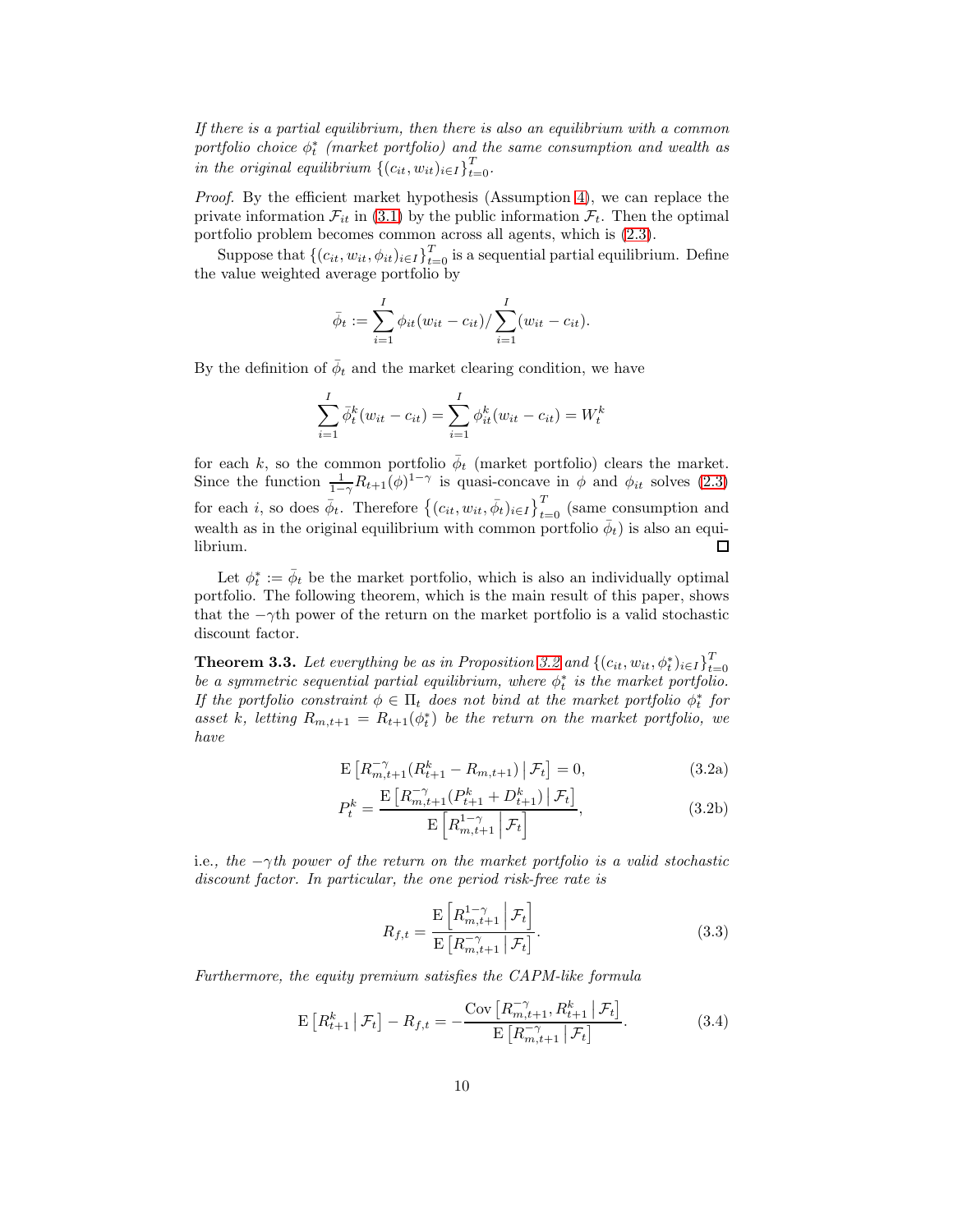*Proof.* Consider investing the fraction of wealth  $1 - \alpha$  in the market portfolio  $\phi_t^*$  and  $\alpha$  in asset k. Clearly  $\alpha = 0$  is optimal by the definition of  $\phi_t^*$ , so

<span id="page-10-0"></span>
$$
0 \in \underset{\alpha}{\arg \max} \frac{1}{1 - \gamma} \mathbf{E}\left[ \left[ (1 - \alpha) R_{m, t+1} + \alpha R_{t+1}^{k} \right]^{1 - \gamma} \middle| \mathcal{F}_t \right]. \tag{3.5}
$$

Since by assumption the portfolio constraint  $\phi \in \Pi_t$  does not bind, by taking the first-order condition of the maximization [\(3.5\)](#page-10-0) at the optimum  $\alpha = 0$ , we obtain [\(3.2a\)](#page-9-0). Substituting  $R_{t+1}^k = (P_{t+1}^k + D_{t+1}^k)/P_t^k$  into [\(3.2a\)](#page-9-0) and rearranging terms, we obtain [\(3.2b\)](#page-9-1). Setting  $P_{t+1}^k = 0$  and  $D_{t+1}^k = 1$  in (3.2b), we obtain the price of the one period risk-free bond  $1/R_t^f$ , and hence [\(3.3\)](#page-9-2).

To derive [\(3.4\)](#page-9-3), let  $M_{t+1}$  be any stochastic discount factor  $(M_{t+1} = R_{m,t+1}^{-\gamma})$ in our case). Suppressing the time subscript, [\(3.2a\)](#page-9-0) becomes  $E\left[M(R^k - R_m) | \mathcal{F}\right] =$ m our case). Suppressing the time subscript, (3.2a) becomes  $E[M(R_f - R_m)|\mathcal{F}] = 0$ . Tak-<br>0. Setting  $R^k$  be the risk-free rate  $R_f$ , we get  $E[M(R_f - R_m)|\mathcal{F}] = 0$ . Taking the difference of the two equations, we get  $E\left[M(R^k - R_f)\Big|\mathcal{F}\right] = 0$ . Using  $E[XY|\mathcal{F}] = \text{Cov}[X, Y|\mathcal{F}] + E[X|\mathcal{F}]E[Y|\mathcal{F}]$  for  $X = M$  and  $Y = R^k - R_f$ and rearranging terms, we obtain

$$
E[R^k | \mathcal{F}] - R_f = -\frac{\text{Cov}[M, R^k | \mathcal{F}]}{E[M | \mathcal{F}]},
$$
\n(3.6)

 $\Box$ 

which is [\(3.4\)](#page-9-3) for  $M = R_m^{-\gamma}$ .

Theorem [3.3](#page-9-4) may appear completely standard at first glance, but it is not. In a consumption-based representative agent setting (with a standard additive CRRA utility function), the growth rate of consumption is proportional to the return on the market portfolio, and [\(3.2a\)](#page-9-0) is trivial (it is the Euler equation). What is surprising is that despite the presence of many agents with heterogeneous preferences (that may violate the sufficient condition for the existence of the representative agent as in [Constantinides \(1982\)](#page-26-5): agents have very general preferences as in Assumption [2\)](#page-4-3), I derived a simple stochastic discount factor (SDF),  $R_m^{-\gamma}$ , which depends only on the relative risk aversion and the market portfolio.

This result has three important implications. First, since this result does not depend on any particular utility function and hence on the aggregate or individual consumption process, the "returns-based asset pricing" approach is robust to misspecification of the model as opposed to the consumption-based approach. Since in my model consumption is not directly connected to asset prices, the low volatility of consumption growth (or the low covariance between consumption growth and asset returns) needed in order to explain asset prices ("consumption volatility puzzle") is not an asset pricing puzzle (that belongs to finance) but a consumption/saving puzzle (that belongs to macroeconomics).

Second, since the asset pricing formula contains only asset returns data, which are available in high frequency and high accuracy, my model can be used in practice. CAPM can also be interpreted as an approximation to my model. To see this, note that the (conditional) CAPM implies the existence of numbers  $a_t, b_t$  such that [\(3.2a\)](#page-9-0) holds by replacing  $R_{m,t+1}^{-\gamma}$  with  $a_t - b_t R_{m,t+1}$ . But by Taylor expanding  $R^{-\gamma}$  around  $R = 1$ , we get

$$
R^{-\gamma} \approx 1 - \gamma(R - 1) = 1 + \gamma - \gamma R,
$$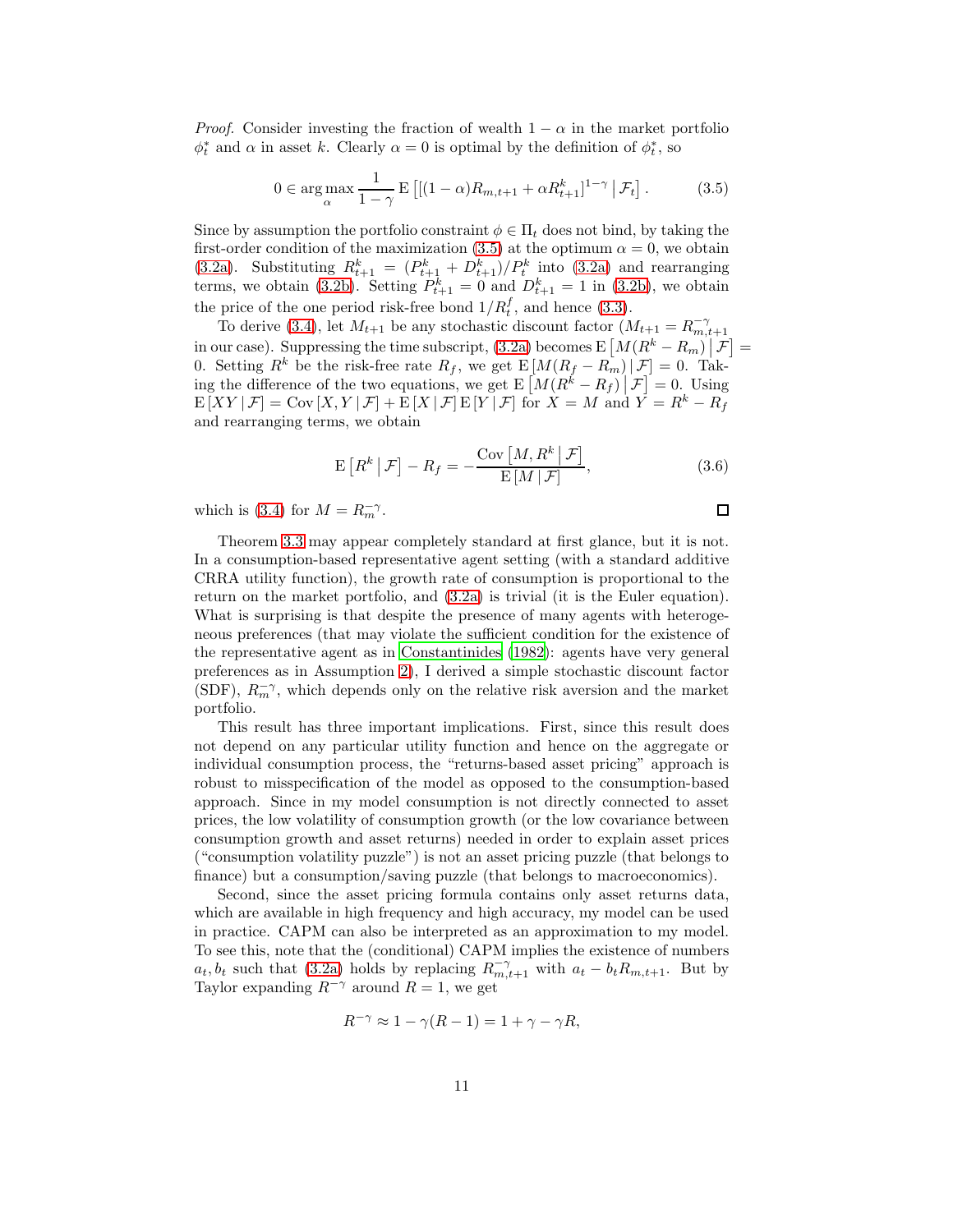so setting  $a_t = 1 + \gamma$  and  $b_t = \gamma$ , CAPM is a linear approximation of my discount factor.

Third, the relative risk aversion  $\gamma$  can be estimated by GMM using only asset returns data, which (unlike consumption) are highly accurate and available in high frequency. The commonly used Euler equation, for example, does not contain more information than [\(3.2a\)](#page-9-0) for estimating  $\gamma$  even if the Euler equation is true  $(i.e.,$  the model is correctly specified). This means that the rejection of a particular model using consumption data should be interpreted as the rejection of the particular specification of the model rather than the rejection of the asset pricing implications of the model.

To the best of my knowledge, documenting the robustness of the ' $-\gamma$ <sup>th</sup> power of market return' SDF seems to be new. The closest expression I found in the literature is [Rubinstein \(1976\)](#page-29-3), in which he obtains the same discount factor, but assuming (i) a representative agent with an additive CRRA utility function, (ii) single asset, and (iii) independent returns. In testing the CRRA/CEIS recursive utility model of Example [2,](#page-5-0) [Epstein and Zin \(1991\)](#page-26-6) derived the following equation:

<span id="page-11-1"></span>
$$
\mathcal{E}\left[ (c_{t+1}/c_t)^{-\frac{\sigma(1-\gamma)}{1-\sigma}} R_{m,t+1}^{\frac{\sigma-\gamma}{1-\sigma}} (R_{t+1}^k - R_{m,t+1}) \middle| \mathcal{F}_t \right] = 0, \tag{3.7}
$$

where  $1/\sigma$  is the elasticity of intertemporal substitution and I have changed their notation to be compatible with mine. Since [\(3.2a\)](#page-9-0) obtains by setting  $\sigma = 0$  in [\(3.7\)](#page-11-1), [\(3.2a\)](#page-9-0) is a stronger implication. However, [\(3.2a\)](#page-9-0) holds with much more general preferences than CRRA/CEIS recursive utility (in particular, [\(3.2a\)](#page-9-0) is true with any  $\sigma$ ). Therefore my result is sharper despite the assumption being weaker.

[Dittmar \(2002\)](#page-26-7) stresses the importance of a nonlinear pricing kernel, but his specification is based on a representative agent model and the coefficients are hard to interpret.

## <span id="page-11-0"></span>4 General equilibrium

This section deals with absolute pricing in a general equilibrium setting. I introduce firms and financial assets (assets that are in zero net supply) and derive asset pricing formulas.

### 4.1 Description of the economy

Firms and assets There is a single perishable good which can be consumed or invested as capital. There are J firms indexed by  $j \in J = \{1, \ldots, J\}$ . Production takes time and exhibits constant returns to scale. If firm  $j$  employs capital K at the end of period t, it produces  $A_{t+1}^j K$  at the beginning of period  $t + 1$ , where  $A_{t+1}^j$  is the (random) productivity as well as the total return of capital after depreciation. In particular, if an agent invests one unit of capital in firm j at time t, he will receive  $A_{t+1}^j$  at the beginning of the next period. We can think of firms as stochastic saving technologies. Let  $\mathbf{A}_{t+1} = (A_{t+1}^1, \ldots, A_{t+1}^J)$ be the vector of productivities.

There are K assets in zero net supply indexed by  $k \in K = \{1, \ldots, K\}$ , with dividend  $D_t^k$  at period t (which is, of course, a random variable). Letting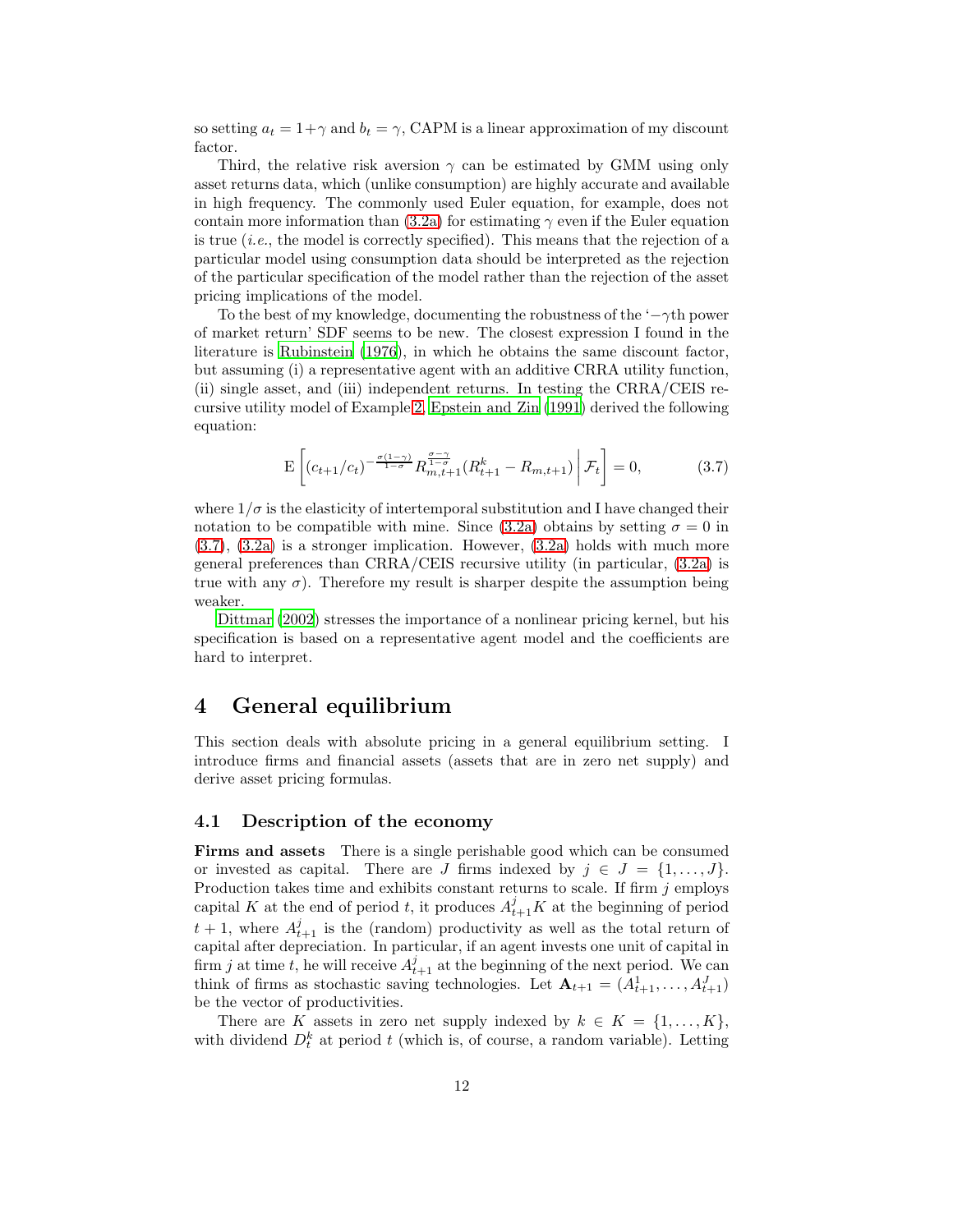$P_t^k$  be the price of asset k in period t (determined in equilibrium), the gross return between periods t and  $t+1$  is defined by  $R_{t+1}^k = (P_{t+1}^k + D_{t+1}^k)/P_t^k$ . Let  $\mathbf{D}_t = (D_t^1, \dots, D_t^k)$  be the vector of dividends.

Let  $(\theta, \phi) \in \mathbb{R}_+^J \times \mathbb{R}^K$  be the portfolio of investment and asset holdings, so  $\theta^j$  and  $\phi^k$  are the fraction of wealth invested in firm j and asset k. As before, there might be a portfolio constraint denoted by  $\Pi_t \subset \mathbb{R}_+^J \times \mathbb{R}^K$  at time t. The portfolio  $(\theta, \phi) \in \Pi_t$  defines the return on portfolio

<span id="page-12-2"></span>
$$
R_{t+1}(\theta,\phi) = \sum_{j=1}^{J} A_{t+1}^{j} \theta^{j} + \sum_{k=1}^{K} R_{t+1}^{k} \phi^{k}.
$$
 (4.1)

Equilibrium As usual the sequential general equilibrium is defined by agent optimization and market clearing.

**Definition 4.1.**  $\{(c_{it}, w_{it}, \theta_{it}, \phi_{it})_{i \in I}, (P_t^k)_{k \in K}\}_{t=0}^T$  constitute a sequential general equilibrium if

1. given asset returns  $R_{t+1}^k = (P_{t+1}^k + D_{t+1}^k)/P_t^k$ , the portfolio  $(\theta_{it}, \phi_{it})$  solves

<span id="page-12-1"></span>
$$
\max_{(\theta,\phi)\in\Pi_t} \frac{1}{1-\gamma} \mathbf{E}\left[R_{t+1}(\theta,\phi)^{1-\gamma} \,|\,\mathcal{F}_{it}\right],\tag{4.2}
$$

- 2. given the portfolio choice,  $c_{it}$  solves the optimal consumption problem  $(2.2),$  $(2.2),$
- 3. markets for assets in zero net supply clear, *i.e.*, for each asset  $k$  and time t we have  $\sum_{i=1}^{I} \phi_{it}^{k}(w_{it} - c_{it}) = 0$ , and
- 4. individual wealth evolves according to the budget constraint

$$
w_{i,t+1} = R_{t+1}(\theta_{it}, \phi_{it})(w_{it} - c_{it}).
$$

#### 4.2 Absolute asset pricing

<span id="page-12-3"></span>**Theorem 4.2.** Let  $\Theta_t = \{ \theta \in \mathbb{R}^J_+ \mid (\theta, 0) \in \Pi_t \}$  be the portfolio constraint on investment with holdings in assets in zero net supply restricted to be zero. Suppose that

- 1. agents have information and recursive preferences satisfying Assumptions [1](#page-4-0) and [2,](#page-4-3)
- 2. for each agent conditional independence (Assumption [3\)](#page-5-2) holds, i.e., the distributions of the individual state variables  $\mathbf{X}_{i,t+1}$  and the productivities and dividends  $(A_{t+1}, D_{t+1})$  are independent conditional on private information  $\mathcal{F}_{it}$ ,
- 3. the efficient market hypothesis (Assumption  $\lambda$ ) holds,
- 4. the aggregators  $(f_{it})$  are sufficiently regular so that the optimal consump-tion always exists,<sup>[6](#page-12-0)</sup> and

<span id="page-12-0"></span><sup>&</sup>lt;sup>6</sup>For instance, the upper semi-continuity of the aggregator  $f(c, v, \mathbf{X})$  with respect to the first two arguments on  $\mathbb{R}^2_+$  suffices.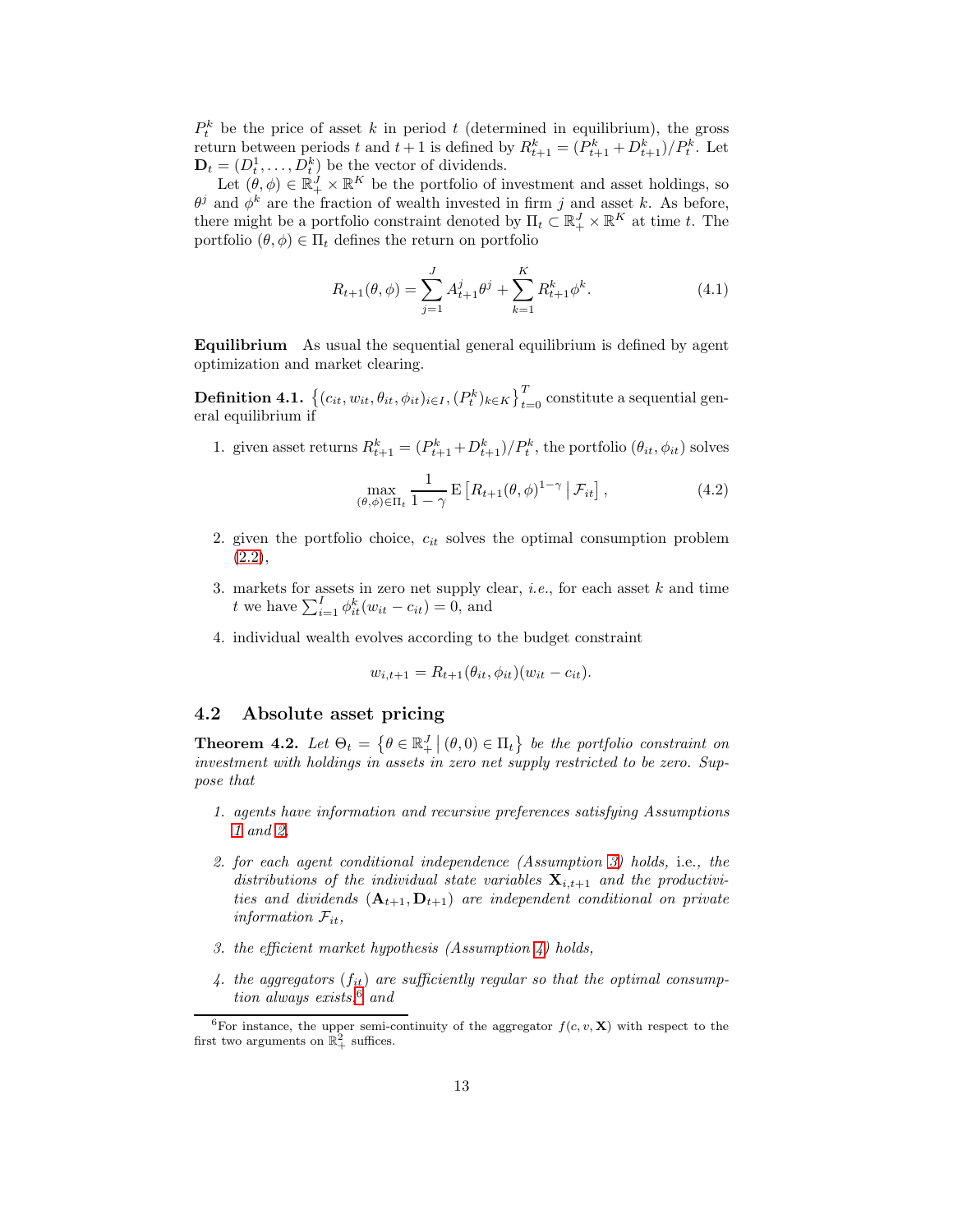5.  $\Theta_t$  is nonempty, compact, convex, and

$$
\mathrm{E}\left[\sup_{\theta\in\Theta_t}R_{t+1}(\theta,0)^{1-\gamma}\bigg|\mathcal{F}_t\right]<\infty.
$$

Then there exists a symmetric equilibrium with a common portfolio of investment  $\theta_t^*$  and no trade in zero net supply assets, where

<span id="page-13-0"></span>
$$
\theta_t^* \in \underset{\theta \in \Theta_t}{\arg \max} \frac{1}{1 - \gamma} \mathbf{E} \left[ R_{t+1}(\theta, 0)^{1 - \gamma} \, \middle| \, \mathcal{F}_t \right]. \tag{4.3}
$$

Proof. By Theorem [2.1,](#page-6-1) the optimal portfolio problem [\(4.3\)](#page-13-0) has a solution  $\theta_t^*$ . Let  $c_{it}$  be the optimal consumption corresponding to  $\theta_t^*$ , which exists by assumption. Define the price of asset k,  $P_t^k$ , by iterating [\(3.2b\)](#page-9-1), where  $R_{m,t+1} = R_{t+1}(\theta_t^*,0)$ . Then by construction the first-order condition for the maximization [\(4.2\)](#page-12-1) (with  $\mathcal{F}_t$  instead of  $\mathcal{F}_{it}$ ) holds for every asset  $k \in K$ . By the definition of  $\theta_t^*$ , the first-order condition for the maximization [\(4.2\)](#page-12-1) holds for every investment  $j \in J$ . Hence the first-order condition holds for every returns  $j$  and k. Since the first-order condition is sufficient for maximum because the objective function in [\(4.2\)](#page-12-1) is quasi-concave,  $(\theta_t^*, 0)$  is optimal in  $\Pi_t$ . Since the individual asset holdings is zero by construction, the markets of assets in zero net supply clear. Therefore we obtain a sequential equilibrium. □

Remark. Since

$$
R_{t+1}(\theta,0) = \sum_{j=1}^{J} A_{t+1}^{j} \theta
$$

by the definition of returns on portfolio [\(4.1\)](#page-12-2), the symmetric equilibrium portfolio  $\theta_t^*$  in [\(4.3\)](#page-13-0) can be computed without knowing the asset prices. The asset prices can then be computed using [\(3.2b\)](#page-9-1) with  $R_{m,t+1} = R_{t+1}(\theta_t^*, 0)$ .

Combining Theorems [3.3](#page-9-4) and [4.2,](#page-12-3) we obtain an absolute asset pricing formula.

<span id="page-13-1"></span>Corollary 4.3. Let everything be as in Theorem [4.2.](#page-12-3) Then the conclusion of Theorem [3.3](#page-9-4) holds.

As in Theorem [3.3,](#page-9-4) the  $-\gamma$ th power of the return on the market portfolio  $(\theta_t^*,0)$  is a valid stochastic discount factor. In order to build a general equilibrium model (*i.e.*, not a partial equilibrium model), in Theorem [4.2](#page-12-3) I assumed that firms are AK type technologies and ignored inputs other than capital, for example labor or raw materials. It is not easy to solve for the general equilibrium if we make the model more realistic by introducing other inputs.

Corollary [4.3](#page-13-1) is surprising in that any preference characteristics other than risk aversion have no asset pricing implications: asset prices are determined by the technologies and relative risk aversion alone. In particular, the interest rate is completely pinned down, no matter how patient or impatient agents are. How could this be true? The intuition is simple: if there is no uncertainty, because a linear production technology between today and tomorrow determines the relative price between today and tomorrow, it is obvious that the interest rate is determined only by the technology. The risk-free rate formula [\(3.3\)](#page-9-2) is the generalization to the case with uncertainty.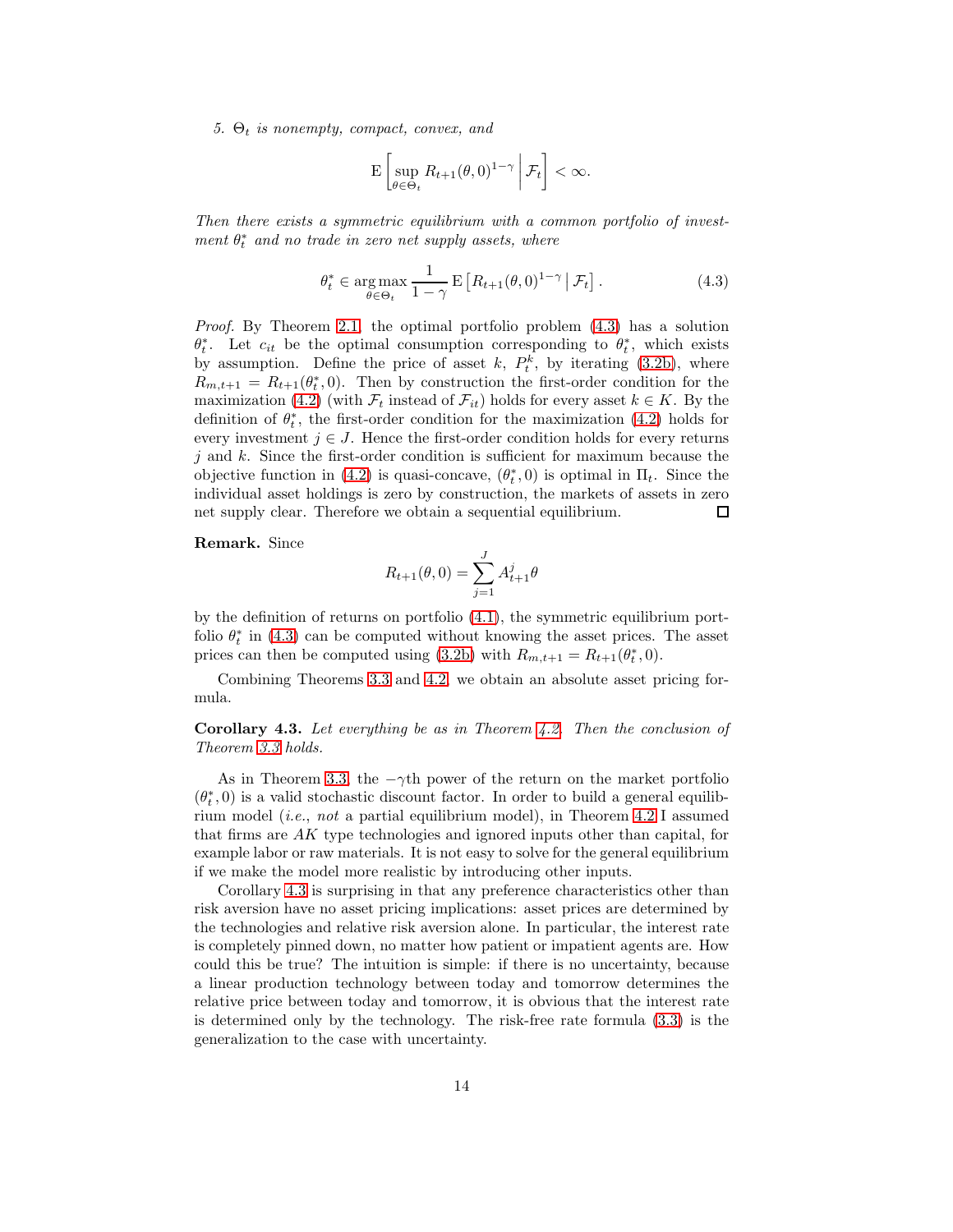## <span id="page-14-0"></span>5 Testing the asset pricing implications

In this section I estimate the relative risk aversion  $\gamma$  and test the conditional moment restriction [\(3.2a\)](#page-9-0) as well as the unconditional moment restriction

<span id="page-14-1"></span>
$$
(\forall k = 1, ..., K) \ \mathbf{E}[R_m^{-\gamma}(R^k - R_m)] = 0,\tag{5.1}
$$

which are testable implications of the partial equilibrium model of Section [3.](#page-7-0) Using monthly data from 1926 to 1981, [Brown and Gibbons \(1985\)](#page-25-3) estimated  $\gamma$ from the unconditional moment condition [\(5.1\)](#page-14-1) with only one asset (the risk-free asset) and obtained  $\hat{\gamma} = 1.79$ , but they did not test the moment condition (since  $\gamma$  is exactly identified). The focus of this section is in testing both the conditional and unconditional moment restrictions, not just estimating the relative risk aversion coefficient. Testing the general equilibrium model of Section [4](#page-11-0) (possibly using firm data or data on national wealth, GDP, and investment) would be certainly interesting but is beyond the scope of this paper.

#### 5.1 Data

For nominal asset returns data, I use the monthly and quarterly returns of NYSE value-weighted portfolio (total market as well as portfolios sorted by size and book-to-market value) for stocks and Treasury Index, both available from the Center for Research in Security Prices (CRSP). Nominal returns are converted to real returns by adjusting with the Consumer Price Index (CPI). As instrumental variables for testing the conditional moment restriction [\(3.2a\)](#page-9-0), I consider past annual dividend yields because they are known to predict returns [\(Fama and French, 1988\)](#page-27-5). The data on annual dividend yields is taken from [Shiller \(1992\)](#page-29-6).<sup>[7](#page-14-2)</sup> More specifically, I consider two sets of test assets:

S10 30 day T-bill rate and 10 portfolios of stocks sorted by size, and

FF25 30 day T-bill rate and [Fama and French \(1993\)](#page-27-6) 25 portfolios of stocks sorted by size and book-to-market value.

The sample period is January 1926–December 2011 for the 10 stock size portfolios and July 1931–December 2011 for the Fama-French 25 portfolios because in the latter case some returns data is unavailable for 1926–1931.

I assume that the gross return on any agent's wealth portfolio is proportional to the stock market return. Of course I am aware that the stock market is not the portfolio of total wealth [\(Roll, 1977;](#page-28-7) [Stambaugh](#page-29-7), [1982](#page-29-7)), but this is not a bad first approximation. We can justify this assumption as follows. Assets are priced by asset market participants, who are typically wealthy and hold a large number of stock shares. Therefore it is reasonable to expect that the stock market return is a proxy of the total return on the wealth portfolio of asset market participants.

### 5.2 Identification

Let  $\mathbf{R}_t = (R_t^1, \ldots, R_t^K)$  be the vector of gross asset returns,  $\mathbf{z}_t \in \mathbb{R}^L$  be the vector of instruments (a constant  $(z_t = 1)$  for testing the unconditional moment

<span id="page-14-2"></span><sup>7</sup>See the file chapt26.xls at <http://www.econ.yale.edu/~shiller/data.htm>.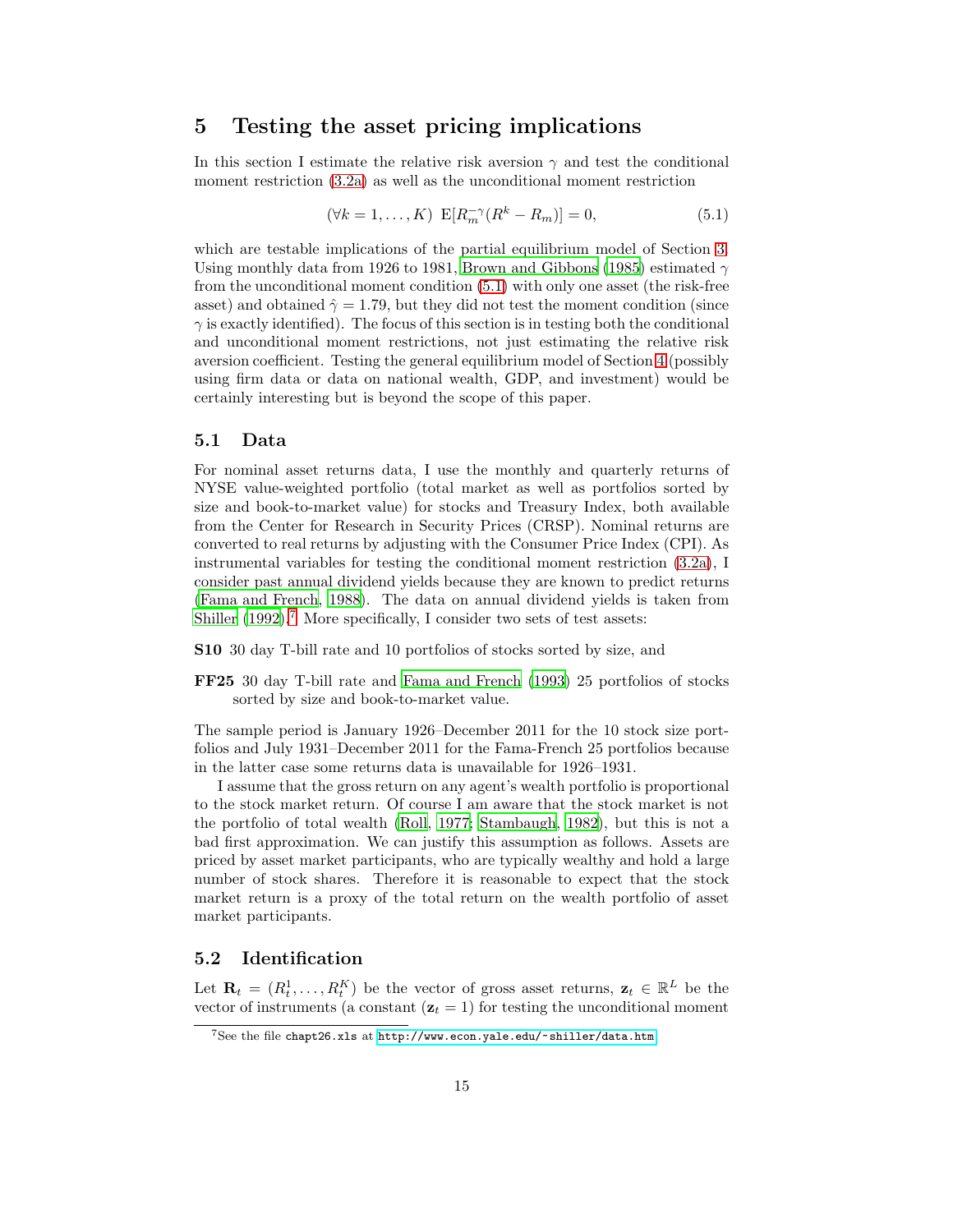restriction [\(5.1\)](#page-14-1) and the vector of a constant and past dividend yields for testing the conditional moment restriction [\(3.2a\)](#page-9-0)),

$$
u_t(\gamma) = R_{m,t}^{-\gamma} (\mathbf{R}_t - R_{m,t} \mathbf{1}_K) \otimes \mathbf{z}_t \in \mathbb{R}^{KL}
$$

be the pricing error ("⊗" denotes the Kronecker product), and

$$
g_T(\gamma) = \frac{1}{T} \sum_{t=1}^T u_t(\gamma)
$$

be its sample average. Let  $\nabla u_t(\gamma)$ ,  $\nabla g_T(\gamma)$  be the derivative of  $u_t, g_T$  with respect to  $\gamma$ , which are also  $KL \times 1$  vectors.

It has been recognized that weak identification can be a source of poor performance of the GMM estimator, especially in nonlinear models [\(Stock and](#page-29-8) Wright, [2000\)](#page-29-8). I follow [Wright \(2003\)](#page-29-9) for testing the lack of identification. In order to identify  $\gamma_0$  (the true parameter value),  $E[\nabla u_t(\gamma_0)]$  must have full column rank, which is equivalent to  $E[\nabla u_t(\gamma_0)] \neq 0$  since  $\nabla u_t$  is a vector, not a matrix. For a fixed  $\gamma$ , under the null that  $E[\nabla u_t(\gamma)] = 0$ , the test statistic

$$
T\nabla g_T(\gamma)'\hat{C}(\gamma)^{-1}\nabla g_T(\gamma)
$$

is asymptotically  $\chi^2(KL)$  distributed, where  $\hat{C}(\gamma)$  is a consistent estimator of the long run variance of  $\nabla u_t(\gamma)$ .<sup>[8](#page-15-0)</sup> For  $\hat{C}(\gamma)$  I take the [Newey and West \(1987\)](#page-28-8) heteroskedasticity and autocorrelation consistent covariance matrix with truncation parameter  $m = |T^{1/3}|$ . Table [1](#page-15-1) shows the range of  $\gamma$  for which the lack of identification is not rejected at significance level 0.05 for each combination of test assets and number of lagged dividend yields used as instrument. Ac-cording to Table [1,](#page-15-1)  $\gamma$  may be unidentified if either (i) we use quarterly data, (ii) we use more than one year of past lagged dividend yields as instrument, or (iii)  $\gamma \notin [-15, 5]$ . Therefore in what follows I only use monthly data with either no lagged dividend yields (unconditional model) or the previous year's dividend yield (conditional model), and assume that the true parameter value  $\gamma_0$  is in the range  $[-15, 5]$  and estimate  $\gamma$  over this interval.

Table 1. Range of  $\gamma$  for which lack of identification is not rejected. # lags indicates the number of lagged dividend yields used as instrument.

<span id="page-15-1"></span>

| Test assets |                 | 10 size portfolios $(S10)$ |                 | Fama-French 25 (FF25) |  |  |
|-------------|-----------------|----------------------------|-----------------|-----------------------|--|--|
| Period      |                 | 1926-2011                  |                 | 1931-2011             |  |  |
| Frequency   | monthly         | quarterly                  | monthly         | quarterly             |  |  |
| $#$ lags    |                 |                            |                 |                       |  |  |
|             | $[-26.5, 13.9]$ | $[-33.6, 5.0]$             | $[-34.2, 12.2]$ | Ø                     |  |  |
|             | $[-37.6, 16.0]$ | $[-48.3, 1.4]$             | $[-14.8, 5.1]$  |                       |  |  |
| റ           | $[-27.7, 9.0]$  |                            |                 |                       |  |  |

<span id="page-15-0"></span><sup>8</sup> In [Wright \(2003](#page-29-9)) the test statistic is more complicated because he develops a general theory for any number of parameters (one has to perform a minimization over all matrices of rank less than the number of parameters). Since in my model there is only one parameter, this step is unnecessary.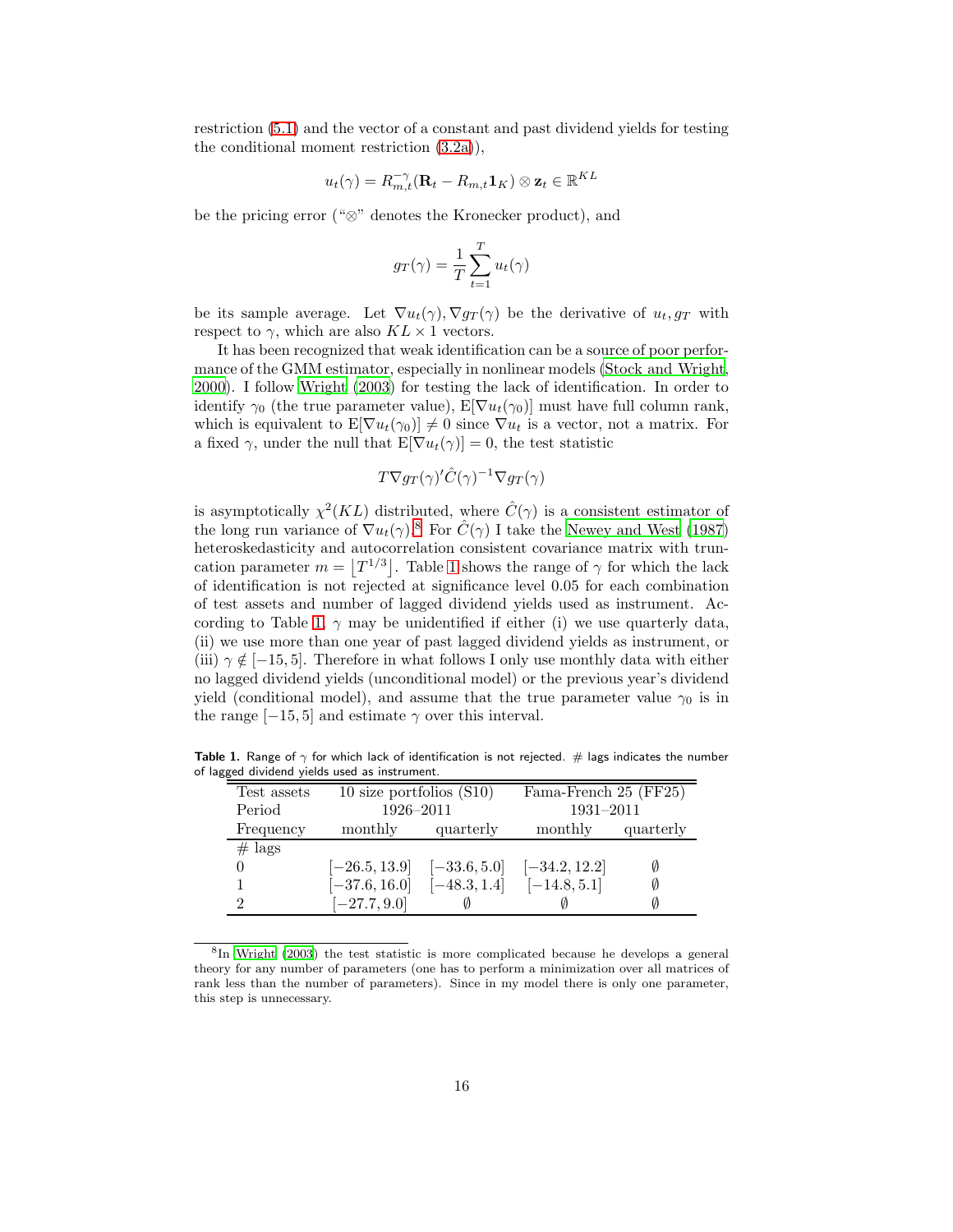#### 5.3 Estimation

Since weak identification does not seem to be an issue at least for monthly data with no or one year of lagged dividend yields and  $\gamma \in [-15, 5]$ , I obtain the estimate  $\hat{\gamma}$  by minimizing the continuously updated optimal GMM criterion

$$
J_T(\gamma) = Tg_T(\gamma)'\hat{\Omega}(\gamma)^{-1}g_T(\gamma),
$$

where  $\Omega(\gamma)$  is the Newey-West HAC estimator of the long run variance of  $u_t(\gamma)$ .

Table [2](#page-16-0) presents the estimate  $\hat{\gamma}$  of the relative risk aversion (RRA) coefficient, its standard error, the number of periods and moment restrictions, and the P value of the J-test for overidentifying restrictions with monthly data. The results are virtually identical across the choice of test assets (10 stock size portfolios or Fama-French 25 portfolios) and instruments (no or previous year's dividend yield). The RRA estimates are around 2 with standard errors around 0.6 for all specifications. Therefore the log-utility CAPM ( $\gamma = 1$ ) is not rejected. The moment restriction is not rejected except the unconditional model with FF25, which implies that there is no equity premium puzzle or risk-free rate puzzle. This is satisfactory since any proposed solution of asset pricing puzzles that "does not explain the premium for  $\gamma < 2.5$ ... is ... likely to be widely viewed as a resolution that depends on a high degree of risk aversion" [\(Lucas, 1994,](#page-27-7) p. 335). My RRA estimate of around 2 is also in line with estimates using the Consumption Expenditure Survey (CEX). For example, [Brav et al. \(2002](#page-25-4)) and [Vissing-Jørgensen \(2002\)](#page-29-10) report RRA of 3–4 and 2.5–3.3, respectively.[9](#page-16-1)

<span id="page-16-0"></span>**Table 2.** GMM estimation results of  $E[R_m^{-\gamma}(R^k - R_m)] = 0$ .

| Test assets         | 10 size portfolios $(S10)$ |       | Fama-French 25 (FF25) |       |
|---------------------|----------------------------|-------|-----------------------|-------|
| Period              | 1926-2011                  |       | 1931-2011             |       |
| Conditional?        | no                         | yes   | no                    | yes   |
| RRA, $\hat{\gamma}$ | 2.0                        | 2.15  | 2.05                  | 1.55  |
| S.E.                | 0.65                       | 0.64  | 0.58                  | 0.52  |
| T                   | 1032                       | 1032  | 966                   | 966   |
| $#$ moments         | 11                         | 22    | 26                    | 52    |
| $(J \text{ test})$  | 0.123                      | 0.125 | 0.0015                | 0.106 |

#### 5.4 Robustness to heavy tails

The validity of the J-test rests upon the existence of the second moment (long run variance) of  $\{u_t\}$ . However, it is widely known that asset returns have heavy tails [\(Mantegna and Stanley](#page-28-9), [2000](#page-28-9)), or obey the power law,<sup>[10](#page-16-2)</sup> and therefore the pricing error  $\{u_t\}$  might not admit a finite second moment. If this is the case, the Central Limit Theorem does not hold and hence we cannot apply the Jtest. In this subsection I investigate whether the second moment is finite, and

<span id="page-16-1"></span><sup>9</sup>[Vissing-Jørgensen \(2002](#page-29-10)) reports the elasticity of intertemporal substitution (EIS) to be 0.3–0.4 for stock holders. With additive CRRA preferences, EIS is the inverse of RRA, so the range of RRA is 2.5–3.3. Given the irrelevance result of [Kocherlakota \(1990\)](#page-27-4) or Proposition [2.2,](#page-7-2) it seems more appropriate to interpret her result as an estimate of RRA.

<span id="page-16-2"></span><sup>&</sup>lt;sup>10</sup>A random variable X is said to obey the *power law* if  $Pr(X > x) \sim x^{-\alpha}$  as  $x \to \infty$ , where  $\alpha$  is the power law exponent [\(Mandelbrot, 1960](#page-28-10)). A power law random variable admits a finite second moment only if  $\alpha > 2$ .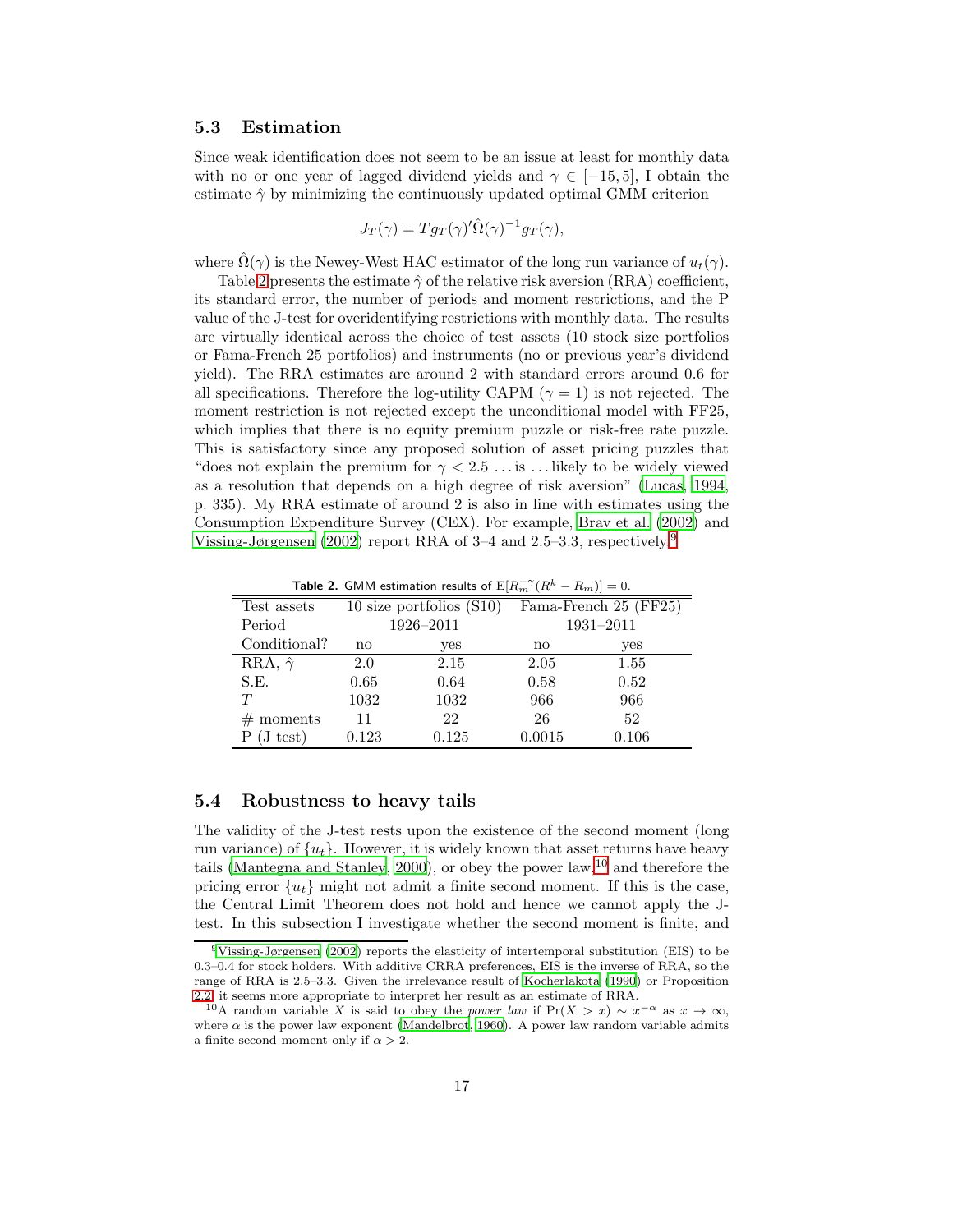I propose a specification test that is robust to the nonexistence of the second moment.

**Power law in pricing error** Figure  $1(a)$  shows the histogram of the pricing error for the risk-free rate  $u_{f,t} := R_{m,t}^{-\gamma} (R_{f,t} - R_{m,t})$  corresponding to the GMM estimate  $\hat{\gamma} = 2.0$  with stock size deciles (S10). By eyeball inspection, one cannot rule out the possibility that the pricing error  ${u_{f,t}}$  has a heavy right tail. The intuition for why the right tail matters is simple: since  $\gamma > 0$ ,  $R_m^{-\gamma}$  is large when  $R_m$  is small (*i.e.*, when the market crashes). Then  $R_m < R_f$ , so the pricing error  $u_f = R_m^{-\gamma} (R_f - R_m)$  becomes a large positive number. In fact, according to the time series of the pricing error in Figure [1\(b\),](#page-17-1) large positive pricing errors occurred during the Great Depression of 1929–1940, the market crash of October 1987, the Russian financial crisis and the subsequent collapse of the Long Term Capital Management of August 1998, and the recent financial crisis of 2008–2009.

<span id="page-17-0"></span>

<span id="page-17-1"></span>Figure 1. Pricing error for the 30 day T-bill rate corresponding to  $\hat{\gamma} = 2.0$ .

The top three rows of Tables [3](#page-18-0) show the estimate of the power law exponent of the right tail of the pricing error, its standard error, and the P value of the Kolmogorov test for the power law. (See Appendix [A](#page-24-0) for how to implement the test.) The power law is not rejected at conventional significance level. Since the power law exponent is slightly above 2 but the standard error is around 0.3, the second moment of the pricing error may not exist. To test the existence of the second moment directly, I apply the bootstrap test of [Fedotenkov \(2013\)](#page-27-8), explained in Appendix [B.](#page-24-1) Since the P values are all around 0.2, the existence of the second moment is not rejected. However, even if the second moment is finite, since the power law exponent is close to 2, the convergence of the sample second moment will be very slow. Hence it still might be dangerous to fully trust the J-test.

Specification test without finite second moments How should we test the moment condition without assuming a finite second moment? [Kocherlakota](#page-27-9) [\(1997\)](#page-27-9) proposed such a specification test in the context of testing the representative agent consumption-based capital asset pricing model based on subsampling [\(Politis and Romano](#page-28-11), [1994;](#page-28-11) [Politis et al., 1999\)](#page-28-12). However, his method requires that there is only one moment condition and that the right tail of the distribution of the pricing error has a power law exponent between 1 and 2, which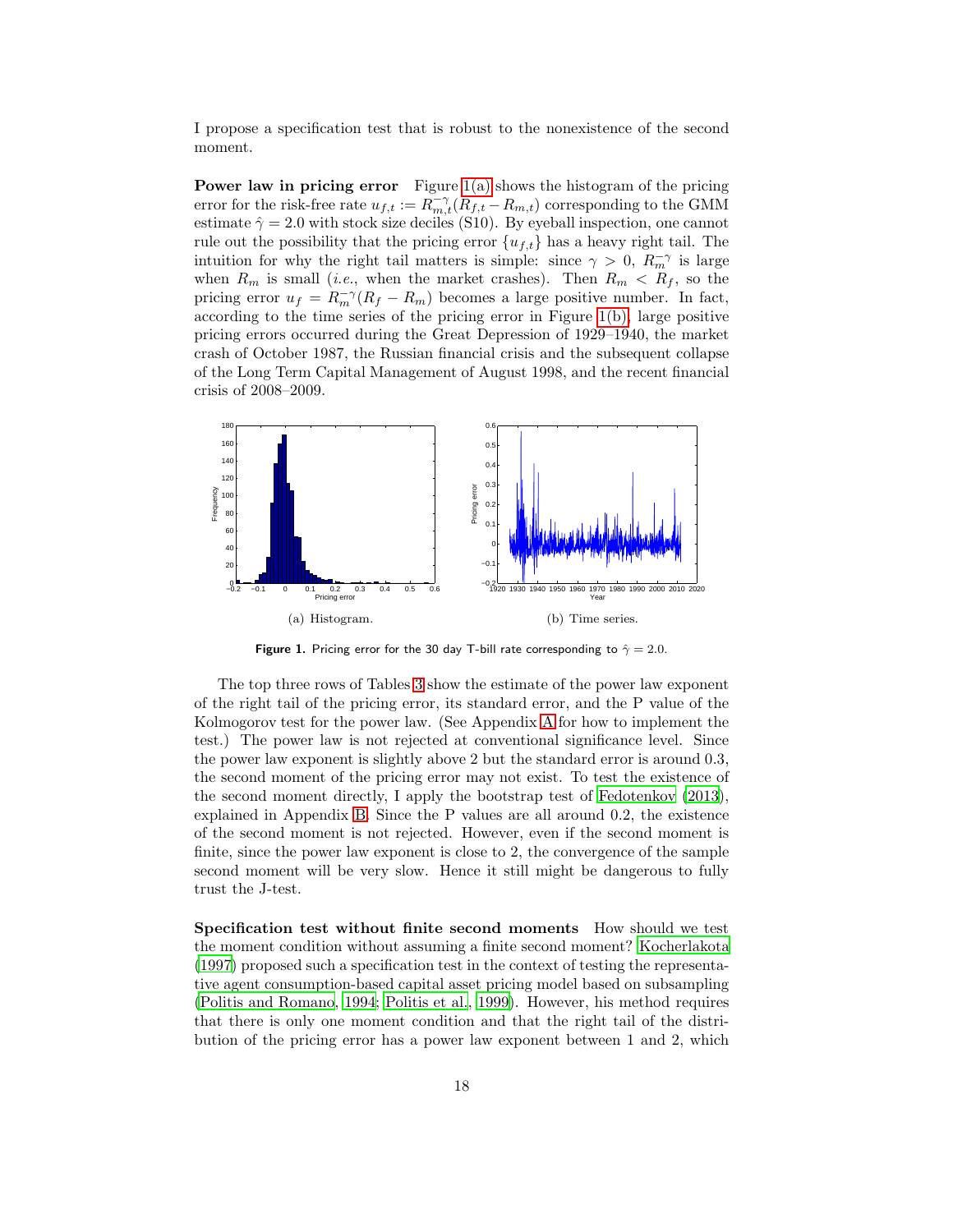<span id="page-18-0"></span>Table 3. Tests of power law and finite second moment.

| Test assets                 | 10 size portfolios $(S10)$ |      | Fama-French 25 (FF25) |      |
|-----------------------------|----------------------------|------|-----------------------|------|
| Conditional?                | no                         | yes  | no                    | yes  |
| PL exponent, $\hat{\alpha}$ | 2.14                       | 2.10 | 2.19                  | 2.25 |
| S.E.                        | 0.30                       | 0.29 | 0.31                  | 0.35 |
| P (Kolmogorov)              | 0.78                       | 0.81 | 0.62                  | 0.66 |
| Fedotenkov)                 | 0.23                       | 0.23 | Ո 22                  | 0.25 |

is restrictive because we do not know the power law exponent a priori. As an alternative, I propose a specification test that is robust to the nonexistence of second moments, which is a multidimensional version of [McElroy and Politis](#page-28-13) [\(2002\)](#page-28-13). The advantage of my method is that it is applicable with any number of moment conditions, irrespective of the existence of the second moment.

The test statistic is the studentized quantity

$$
A_T = Tg_T(\hat{\gamma})' S_T(\hat{\gamma})^{-1} g_T(\hat{\gamma}),
$$

where  $S_T(\hat{\gamma}) = \frac{1}{T} \sum_{t=1}^T u_t(\hat{\gamma}) u_t(\hat{\gamma})'$ . Since the existence of the second moment is not necessary for the consistency of the GMM estimator, we have  $\hat{\gamma} \stackrel{p}{\rightarrow} \gamma_0$ . If the second moment is finite, then  $S_T(\hat{\gamma})$  converges in probability to  $\mathbb{E}[u_t(\gamma_0)u_t(\gamma_0)']$ as  $T \to \infty$ , and under the null that  $E[u_t(\gamma_0)] = 0$ , by the central limit theorem  $\sqrt{T}g_T(\hat{\gamma})$  is asymptotically normal. Therefore the test statistic  $A_T$  has a weak limit. Under the alternative that  $E[u_t(\gamma_0)] \neq 0$ ,  $A_T$  tends to infinity.

Now suppose that  $E[u_t(\gamma_0)] = 0$  but  $u_t(\gamma_0)$  has a tail exponent  $1 < \alpha \leq 2$ . By the Cramér-Wold device, the weak convergence of a sequence of random vectors to a multivariate stable distribution reduces to the scalar case [\(Press,](#page-28-14) [1972\)](#page-28-14). Hence by Theorem 3.1 of [Davis and Hsing \(1995\)](#page-26-8), both  $T^{1-1/\alpha}g_T(\hat{\gamma})$  and  $T^{1-2/\alpha}S_T(\hat{\gamma})$  have a weak limit, so  $A_T$  also converges weakly. The difficulty for performing statistical inference, however, is that the weak limit depends on the unknown parameters in a complicated way.

To circumvent this difficulty, I apply the subsampling of [Politis and Romano](#page-28-11) [\(1994\)](#page-28-11) in order to compute the P value, which is applicable whenever a statistic has a weak limit. Let b a number such that  $b \to \infty$  and  $b/T \to 0$  as  $T \to \infty$  (I take  $b = 10\sqrt{T}$ ). Let

$$
A_{b,t} = bg_{b,t}(\hat{\gamma}_{b,t})' S_{b,t}(\hat{\gamma}_{b,t})^{-1} g_{b,t}(\hat{\gamma}_{b,t}), t = 1, \ldots, T - b + 1
$$

be the test statistic computed over the subsample  $\{u_t, \ldots, u_{t+b-1}\}$  of size b starting from t, where  $\hat{\gamma}_{b,t}$  is the GMM estimator over this subsample. Under the null that  $E[u_t(\gamma_0)] = 0$ , both  $A_T$  and  $A_{b,t}$  converges to the same limit. Under the alternative that  $E[u_t(\gamma_0)] \neq 0$ , on the other hand, both  $A_T$  and  $A_{b,t}$ diverges to  $\infty$  but  $A_T$  does so at a faster rate because  $b/T \to 0$ . Therefore we can compute the P value by

$$
p = \frac{1}{T - b + 1} \sum_{t=1}^{T-b+1} \mathbb{1} \{ A_{b,t} > A_T \}.
$$

Table [4](#page-19-1) shows the P value of the specification test. Neither the unconditional moment restriction [\(5.1\)](#page-14-1) nor the conditional moment restriction [\(3.2a\)](#page-9-0) are rejected at significance level 0.05 for each combination of test assets.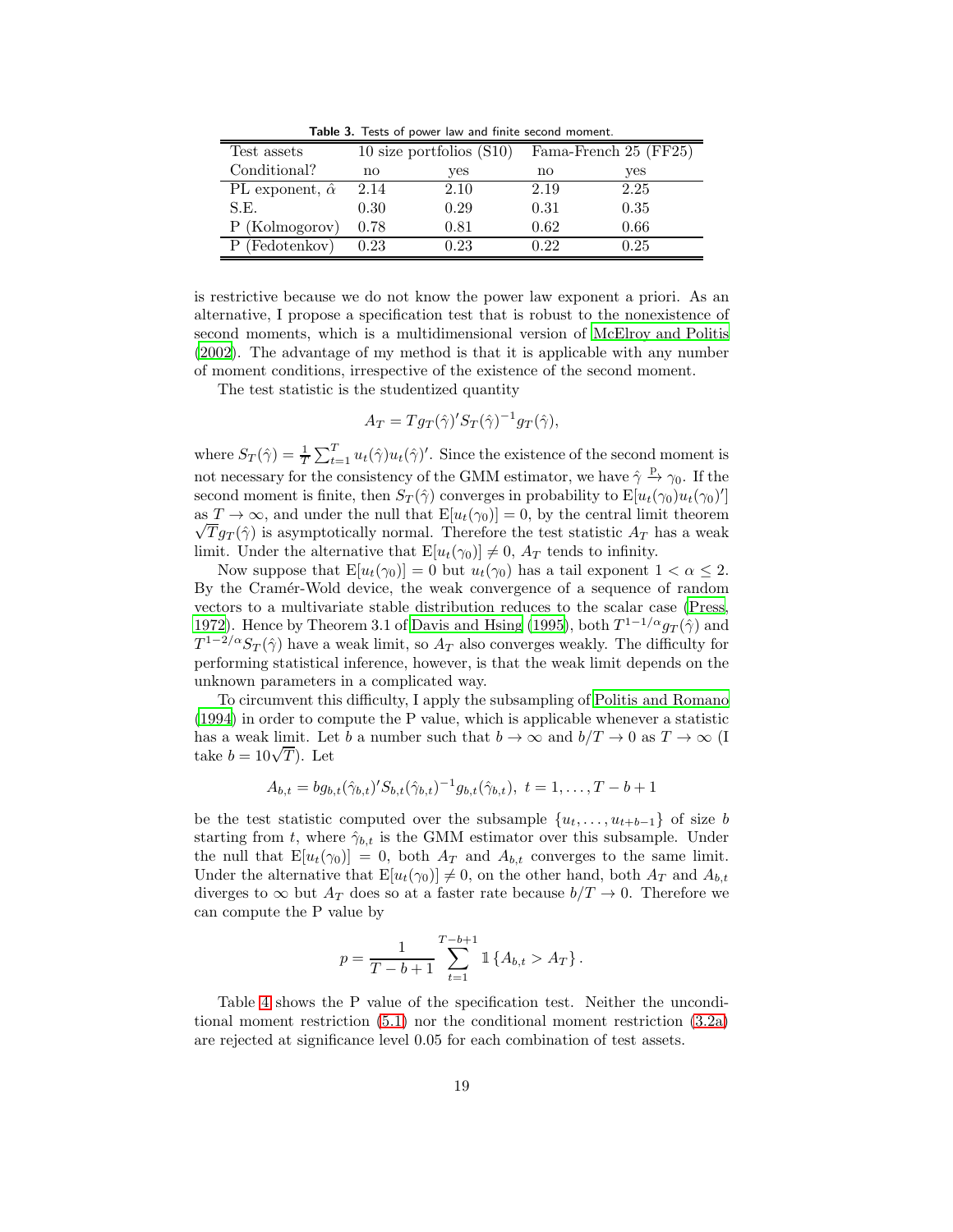<span id="page-19-1"></span>Table 4. Specification test by subsampling

| Test assets     | 10 size portfolios $(S10)$ |            | Fama-French 25 (FF25) |      |  |
|-----------------|----------------------------|------------|-----------------------|------|--|
| Conditional?    | no                         | ves        | no                    | ves  |  |
| P (Subsampling) | 0.072                      | $\rm 0.20$ | 0.21                  | 0.12 |  |

## <span id="page-19-0"></span>6 Asset pricing puzzles

#### 6.1 Literature

The consumption-based capital asset pricing model (CAPM) of [Lucas \(1978\)](#page-27-2) and [Breeden \(1979](#page-25-5)) has not performed well empirically [\(Hansen and](#page-27-10) Singleton, [1982,](#page-27-10) [1983\)](#page-27-11), which led to the conceptualization of the equity premium puzzle [\(Mehra and Prescott, 1985\)](#page-28-4) and the risk-free rate puzzle [\(Weil,](#page-29-11) [1989\)](#page-29-11). These asset pricing puzzles continue to fascinate the profession: numerous generalizations of the model in an attempt to resolve the puzzles include incomplete markets [\(Bewley, 1982;](#page-25-2) [Constantinides and Duffie, 1996\)](#page-26-9), probability distributions that admit rare but disastrous events [Rietz \(1988\)](#page-28-15), state-dependent utility function such as habit formation [\(Abel, 1990;](#page-25-1) [Constantinides, 1990;](#page-26-10) [Campbell and Cochrane](#page-26-11), [1999\)](#page-26-11), transaction costs [\(Aiyagari and](#page-25-6) Gertler, [1991\)](#page-25-6), limited asset market participation [\(Brav et al., 2002;](#page-25-4) [Balduzzi and Yao, 2007\)](#page-25-7), focusing on consumption of luxury goods instead of aggregate consumption (Aït-Sahalia et al., [2004\)](#page-25-8), production [\(Akdeniz and Dechert](#page-25-9), [2007\)](#page-25-9), and constrained efficient allocation with private information [\(Kocherlakota and Pistaferri,](#page-27-12) [2009\)](#page-27-12), to name just a few. See [Kocherlakota \(1996](#page-27-13)), [Campbell \(2003\)](#page-26-12), and Chapter 21 of [Cochrane \(2005\)](#page-26-0) for reviews. There are also explanations outside (neoclassical) economics. [Kocherlakota \(1997\)](#page-27-9) notes the possibility of a heavy tail in the distribution of consumption growth, which would invalidate the use of  $\chi^2$  specification tests, and [Barberis et al. \(2001\)](#page-25-10) employ prospect theory.

In reviewing the literature, [Kocherlakota \(1996\)](#page-27-13) notes that at least one of the following three assumptions must be abandoned in order to resolve the equity premium puzzle and the risk-free rate puzzle. These are (i) complete asset markets, (ii) frictionless asset markets, and (iii) standard additive CRRA utility with discount factor  $\beta \in (0, 1)$  and relative risk aversion coefficient  $\gamma \in [0, 10]$ .

### 6.2 A resolution?

By the results in Tables [2](#page-16-0) and [4,](#page-19-1) setting the relative risk aversion  $\gamma = 2.0$  in my model explains the historical equity premium and risk free rate, and the model is not rejected. What is the key for the (possible) resolution of the asset pricing puzzles? Since in my model asset markets are complete and frictionless, the resolution must come from abandoning the representative agent with standard additive CRRA utility

$$
\mathcal{E}\sum_{t=0}^{\infty}\beta^t\frac{c_t^{1-\gamma}}{1-\gamma}.
$$

When we test the consumption Euler equation

$$
1 = \mathbf{E}\left[\beta \left(\frac{c_{t+1}}{c_t}\right)^{-\gamma} R^k \middle| \mathcal{F}_t\right]
$$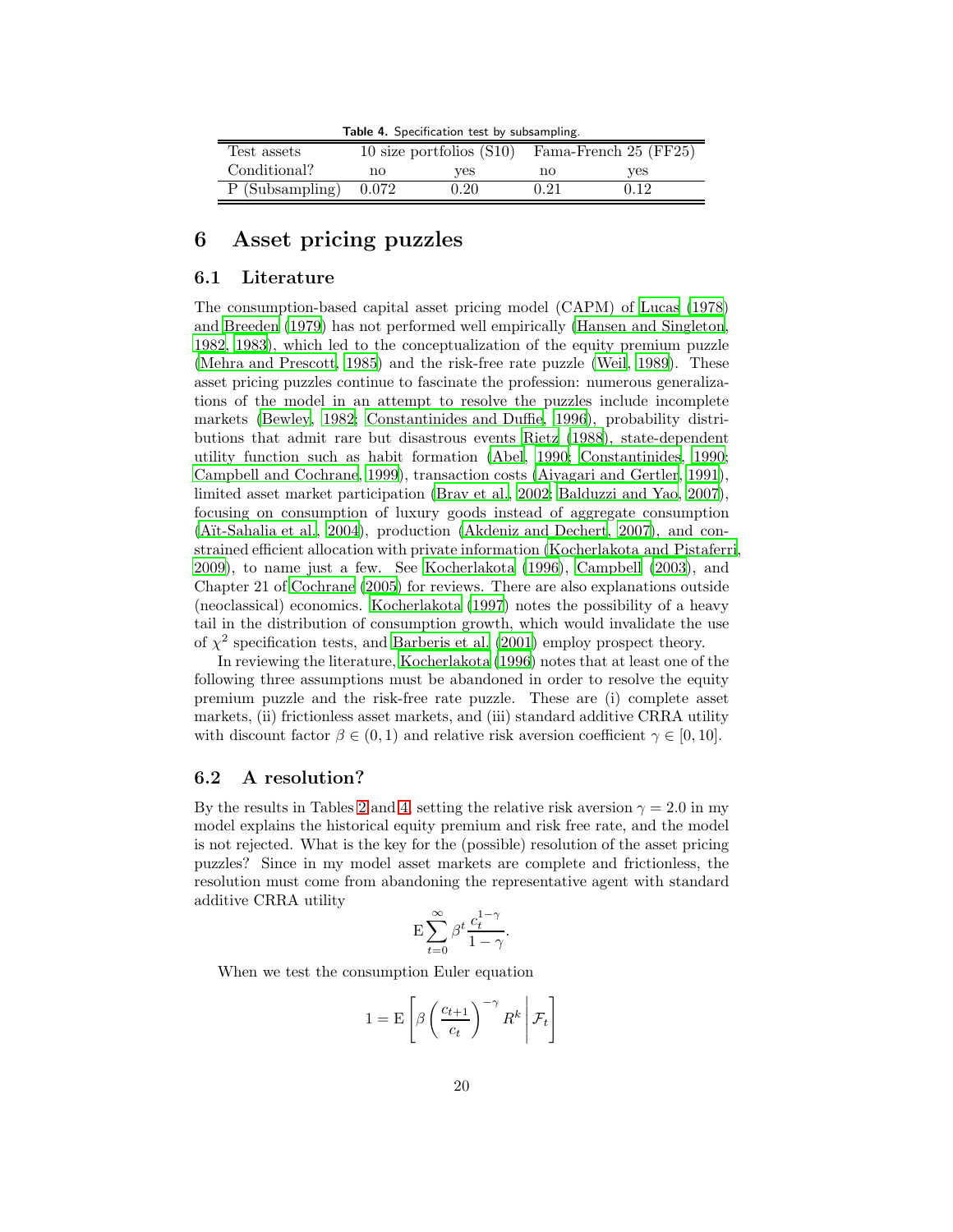using aggregate consumption, we are testing the joint hypothesis that asset markets are complete and frictionless and that all agents in the economy have identical additive CRRA preferences. Even if we use household consumption as in [Brav et al. \(2002\)](#page-25-4) and [Balduzzi and Yao \(2007\)](#page-25-7), we are still testing a model with identical additive CRRA preferences. Since people differ in patience, life cycle needs, and so on, there is no wonder that we reject this hypothesis. When we test the moment condition [\(3.2a\)](#page-9-0), on the other hand, we are testing the weaker joint hypothesis that asset markets are complete and frictionless and that market participants have homothetic CRRA recursive preferences with a common relative risk aversion coefficient but otherwise heterogeneous.

In the model of [Mehra and Prescott \(1985\)](#page-28-4) both  $\beta(c_{t+1}/c_t)^{-\gamma}$  and  $R_m^{-\gamma}$  are valid stochastic discount factors (SDFs), but they chose to use consumption (Euler equation) to calibrate their model. Since aggregate consumption does not vary much, they found a puzzle. However, in a more general model in Section [3,](#page-7-0)  $\beta(c_{t+1}/c_t)^{-\gamma}$  (where  $c_t$  is aggregate consumption) is not necessarily a valid SDF. A special case it is valid is with identical additive CRRA utility function and complete markets  $(i.e.,$  the representative agent). Since these assumptions are unlikely to hold, there is no wonder we bump into puzzles if we take the model literally. My explanation of the asset pricing puzzles is due to the derivation of an equation (the moment condition [\(3.2a\)](#page-9-0)) that contains only one parameter and data that are highly accurate, and most of all, is robust to alternative specifications of the model.

This observation suggests that consumption-based asset pricing models have limitations. By introducing production (investment) and thereby disentangling the portfolio decision from the consumption/saving decision as in my model, we no longer need to look at consumption data, at least for studying portfolio decisions and asset pricing.<sup>[11](#page-20-0)</sup> This point relates to [Campbell \(2003\)](#page-26-12), who suggested that "it is not easy to construct a general equilibrium model that fits all the stylized facts" (p. 808) but "[m]odels with production also help one to move away from the common assumption that stock market dividends equal consumption . . . it will ultimately be more satisfactory to derive both dividends and consumption within a general equilibrium model" (p. 880). The importance of production is also stressed by [Akdeniz and Dechert \(2007\)](#page-25-9), who resolved the equity premium puzzle and the risk-free rate puzzle by numerically solving the [Brock \(1982\)](#page-25-11) asset pricing model. My general equilibrium model has an advantage in that it allows growth and admits high analytical tractability and flexibility.

How about other asset pricing puzzles? [Campbell \(2003\)](#page-26-12) defines the "equity volatility puzzle" by the fact that the volatility of real stock returns is high in relation to the volatility of the short-term real interest rate. My model can explain the equity volatility puzzle as well: by the risk-free rate formula [\(3.3\)](#page-9-2), if the market return  $R_m$  is i.i.d., then the risk-free rate is constant. Therefore the low volatility of the interest rate does not contradict the high volatility of stock returns. As long as information on past returns is not so helpful in predicting future returns (i.i.d. is the extreme case), the risk-free rate formula [\(3.3\)](#page-9-2) tells us that the risk-free rate does not vary much over time.

<span id="page-20-0"></span><sup>&</sup>lt;sup>11</sup>Of course, looking at consumption is essential in other situations, for instance estimating a consumption/saving model.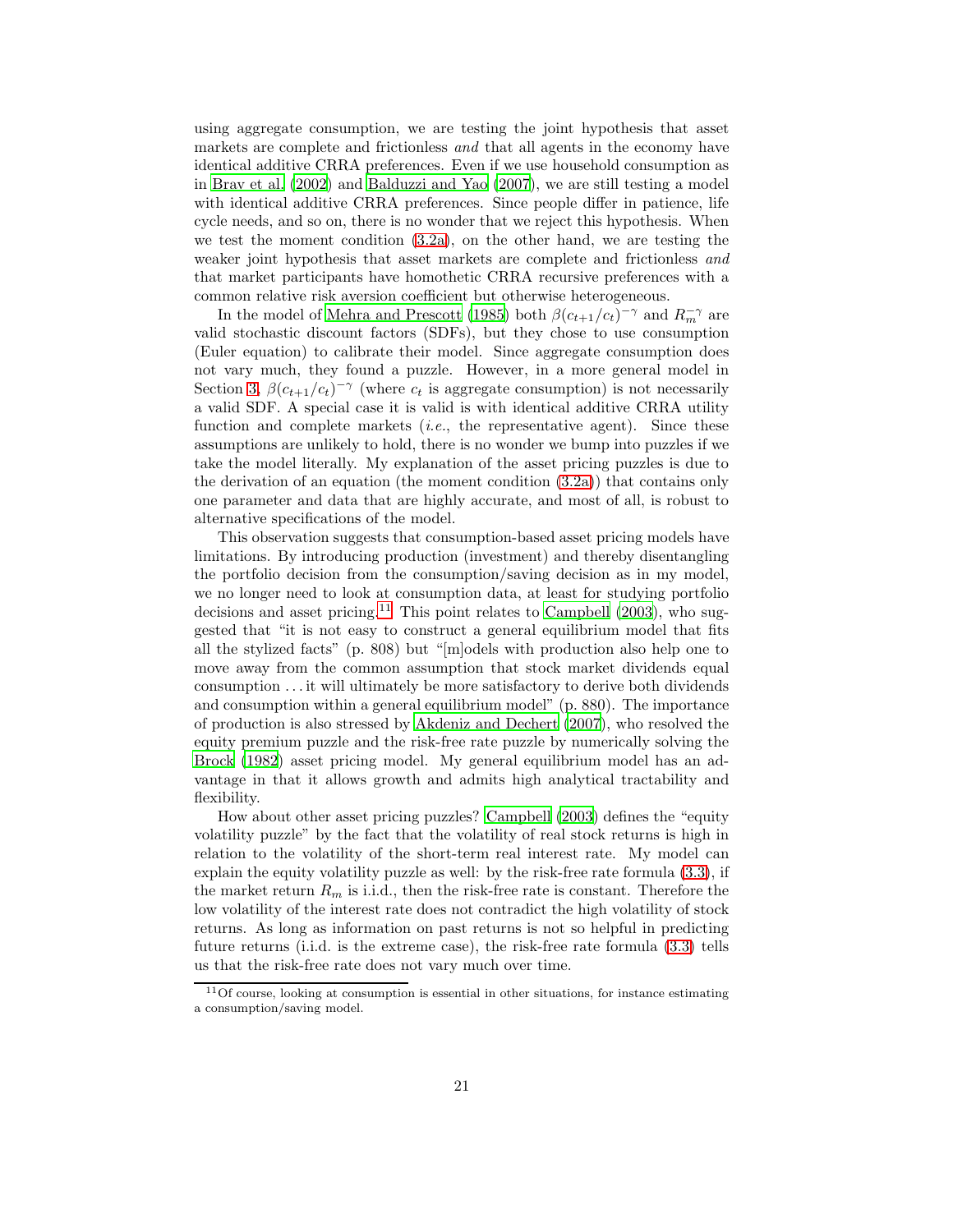### 6.3 Consumption volatility puzzle

Finally I turn to the consumption volatility puzzle—the stylized fact that the volatility of aggregate consumption growth is low compared to asset returns. In Section [3.2](#page-8-3) I noted that the consumption volatility puzzle is not an asset pricing puzzle because consumption is irrelevant for asset pricing—maybe we (financial economists) should not care too much about aggregate consumption. Nevertheless, we might want to explain the puzzle. One solution is Theorem [4.2,](#page-12-3) which is also an "anything goes" result for consumption. Since the number of agents and the (individual-, time-, and state-dependent) aggregator functions are arbitrary, we have effectively an infinite degrees of freedom, and therefore my model can explain any aggregate consumption data. Of course, a theory that can explain anything is not a theory, so I do not claim that this is a valid resolution of the consumption volatility puzzle.

Here I present a simple solution within the representative agent framework. Suppose that the representative agent has an additive HARA utility function

$$
\mathcal{E}_0 \sum_{t=0}^{\infty} \beta^t \frac{(c_t - n_t)^{1-\gamma}}{1-\gamma},
$$

where  $c_t$  is consumption and  $n_t$  (assumed to be exogenous and deterministic) is the necessity. Letting  $l_t = c_t - n_t$  be the luxury, the agent must consume at least  $n_t$  at time t but gets utility only from the luxury he consumes.<sup>[12](#page-21-0)</sup> By introspection, introducing necessity into the utility function seems reasonable: we buy baby diapers if and only if we have babies, and we do not get any happier by consuming more diapers.

For concreteness assume that the necessity grows at a constant rate  $g$ , so  $n_t = n_0(1+g)^t$ . The agent is endowed with capital  $k_0$  at time 0 but nothing thereafter. Capital can be turned into the necessity or the luxury for oneto-one. The agent has access to two saving technologies, one risky and the other riskless. The productivity of the risky technology is i.i.d. over time and lognormally distributed:  $\log A \sim N(\mu, \sigma^2)$ . The riskless technology pins down the risk-free rate  $R_f = 1 + r$ , where I assume that  $r > g$ . Since the agent must consume  $n_t$  for sure at time t, his effective initial wealth is

$$
w_0 = k_0 - \sum_{t=0}^{\infty} \frac{n_t}{R_f^t} = k_0 - \frac{1+r}{r-g} n_0 =: k_0(1-\nu).
$$

Here  $\nu$  is the ratio between the necessity  $n_0$  and the maximal necessity (the amount that makes the effective wealth equal to zero) at time 0.

Since the agent cares only about luxury, his optimal consumption-portfolio problem reduces to

$$
\max_{\{l_t, \theta_t\}} \mathcal{E}_0 \sum_{t=0}^{\infty} \beta^t \frac{l_t^{1-\gamma}}{1-\gamma}
$$
 subject to  $(\forall t) w_{t+1} = R_{t+1}(\theta_t)(w_t - l_t),$ 

<span id="page-21-0"></span> $12$ In this respect my model is similar to Aït-Sahalia et al. (2004), who use the period utility function  $v(C, L) = \frac{(C-a)^{1-\phi}}{1-\phi} + \frac{(L+b)^{1-\psi}}{1-\psi}$  $\frac{1-\theta}{1-\psi}$ . Here C is basic consumption, L is luxury consumption, and  $a, b, \phi, \psi > 0$  are parameters. My model corresponds to setting  $a = n_t, \phi = \gamma$ , and dropping the term involving L.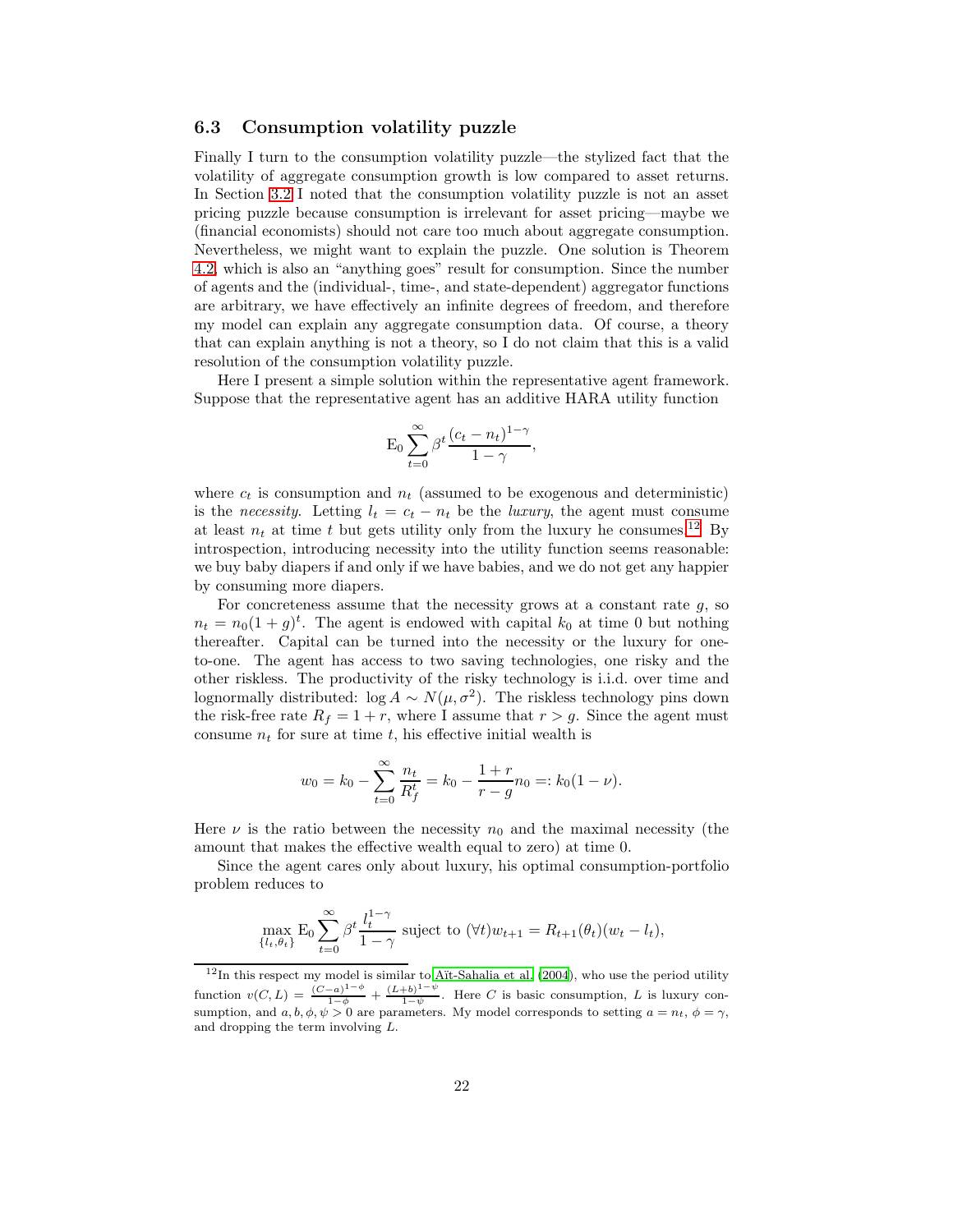where  $l_t$  is luxury,  $\theta_t$  is the fraction of effective wealth invested in the risky technology at time t, and  $R_{t+1}(\theta) = A_{t+1}\theta + (1+r)(1-\theta)$  is the return on effective wealth between time t and  $t + 1$ . This problem concerns a homothetic CRRA preference and multiplicative shock as in Section [4,](#page-11-0) so we can solve it analytically. According to [Toda \(2012\)](#page-29-4), the optimal luxury-portfolio rule is

<span id="page-22-1"></span><span id="page-22-0"></span>
$$
\theta^* = \underset{\theta \in [0,1]}{\arg \max} \frac{1}{1-\gamma} \mathbf{E}[R(\theta)^{1-\gamma}], \tag{6.1a}
$$

$$
l(w) = (1 - (\beta \, \mathbb{E}[R(\theta^*)^{1-\gamma}])^{\frac{1}{\gamma}})w.
$$
 (6.1b)

Then the optimal consumption of the original problem is  $c_t = l(w_t) + n_t$ .

Of course, this model does not produce stationary consumption growth because the necessity  $n_t = n_0(1+g)^t$  and the luxury  $l_t$  (which is proportional to effective wealth) does not grow at the same rate. (Necessity is deterministic whereas luxury is stochastic.) However, the nonstationarity is not severe if the necessity parameter  $\nu$  is either close to 0 or 1 and the time horizon is not too long. For long horizons, we can make the model close to stationary by considering overlapping generations whose initial necessity grow with aggregate wealth. This assumption seems natural because people tend to regard more goods as necessity as the economy grows. (Think of cell phones and Internet now and 20 years ago.)

Numerically solving for the general equilibrium is straightforward.

1. Solve for the optimal portfolio rule [\(6.1a\)](#page-22-0) using the portfolio return

$$
R(\theta) = A\theta + (1+r)(1-\theta)
$$

and compute the marginal propensity to consume out of effective wealth in [\(6.1b\)](#page-22-1).

- 2. Generate "stock market returns"  $\{A_t\}_{t=1}^T$  and iterate the budget constraint  $w_{t+1} = R(\theta^*)(w_t - l_t)$  to obtain the luxury  $\{l_t\}_{t=0}^T$ .
- 3. Compute consumption by  $c_t = l_t + n_t$ .

As a numerical example, I simulate quarterly stock market and consumption data for 15 years. The parameters (at annual frequency) are discount factor β = 0.96, relative risk aversion  $\gamma = 3$ , expected stock market return  $\mu =$ 0.07 (7%), volatility  $\sigma = 0.17$  (17%), risk-free rate  $r = 0.01$  (1%), fraction of necessity to maximal necessity  $\nu = 0.9$ , and no growth in necessity  $(q = 0)$ . With these parameters the optimal portfolio of effective wealth is  $\theta^* = 0.8593$  $(86\% \text{ stocks})^{13}$  $(86\% \text{ stocks})^{13}$  $(86\% \text{ stocks})^{13}$  and the quarterly marginal propensity to consume luxury out of effective wealth is 0.0103.

Figure [2\(a\)](#page-23-0) shows typical sample paths of annualized stock market return and consumption growth. Clearly consumption growth is much less volatile than the stock market. Figure [2\(b\)](#page-23-1) shows the kernel density estimate of the distribution of sample volatility of stock market return and consumption growth for 1,000 Monte Carlo simulations. On average, the volatility of consumption growth is about 5%, which is a reasonable number.

<span id="page-22-2"></span><sup>&</sup>lt;sup>13</sup>Since  $E[R(\theta)^{1-\gamma}]$  has no closed-form expression, solving for the optimal portfolio in [\(6.1a\)](#page-22-0) is not trivial. Here I approximate the normal distribution by a multinomial distribution on 81 equally spaced grid points as explained in [Tanaka and Toda](#page-29-12) [\(2013](#page-29-12)) and then solve for the optimal portfolio numerically.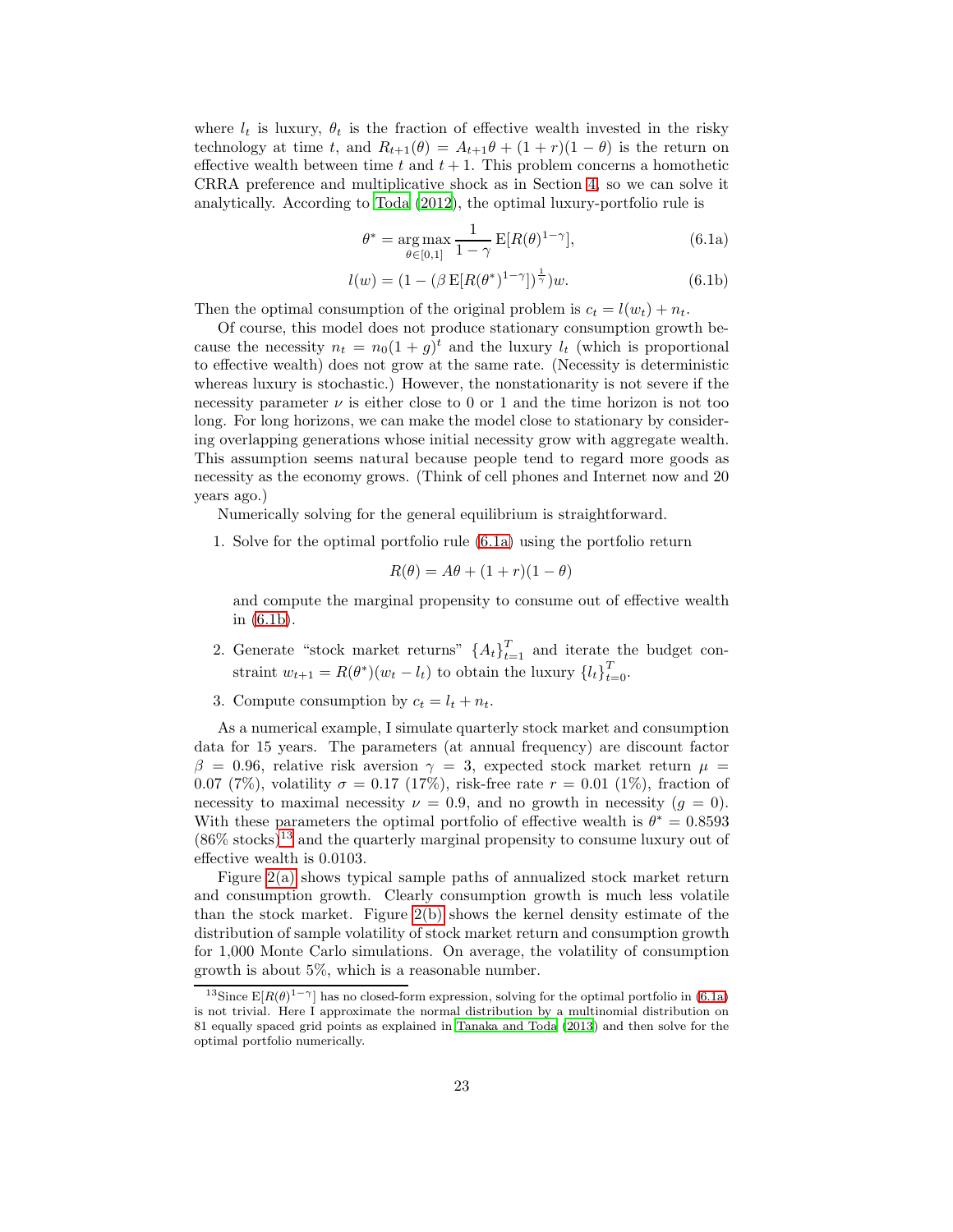<span id="page-23-0"></span>

<span id="page-23-1"></span>Figure 2. Stock market return (blue solid) and consumption growth (green dashed).

# 7 Concluding remarks

This paper can be summarized as follows. (i) I found a simple, yet economically motivated stochastic discount factor  $(R_m^{-\gamma})$ . (ii) I theoretically showed the robustness of this SDF. (iii) I tested the SDF and failed to reject it: a relative risk aversion coefficient of around 2 is consistent with the historical asset returns data. Although this SDF has been already known [\(Rubinstein](#page-29-3), [1976](#page-29-3)), it has not captured much attention.<sup>[14](#page-23-2)</sup> Given the robustness of this SDF, it deserves a serious consideration.

A clear lesson from this paper is the usefulness of AK models. Combined with homothetic preferences,  $AK$  models admit full analytical tractability, even with many agents with heterogeneous preferences as long as agents have a common relative risk aversion. This is true even in an incomplete markets setting, as shown by Toda  $(2012)$ , where I derive a similar stochastic discount factor. AK models have investment as a key element and hence are more realistic, unlike pure exchange models that can only proxy hunter-gatherer economies.

Being primarily a theoretical paper, I kept the empirical analysis to the bare minimum (testing the partial equilibrium model). An obvious next step for further empirical research is to test the general equilibrium model in Section [4.](#page-11-0) Here I sketch how this could be done. By the budget constraint, we have

$$
w_{i,t+1} = R_{t+1}(\theta_t^*, 0)(w_{it} - c_{it}),
$$

where  $w_{it}$  is agent i's wealth,  $c_{it}$  is consumption, and  $\theta_t^*$  is the common portfolio of investment. Adding the budget constraint across agents, we obtain

$$
W_{t+1} = R_{t+1}(\theta_t^*, 0)(W_t - C_t),
$$

where  $W_t, C_t$  are aggregate wealth and consumption of market participants. Thus if we have a good measure of aggregate wealth and consumption, one can recover the total return on wealth by  $R_{t+1}(\theta_t^*,0) = \frac{W_{t+1}}{W_t - C_t}$  and redo the exercises in Section [5.](#page-14-0)

<span id="page-23-2"></span><sup>&</sup>lt;sup>14</sup>[Cochrane \(2005\)](#page-26-0) mentions only the log utility case ( $\gamma = 1$ ) briefly.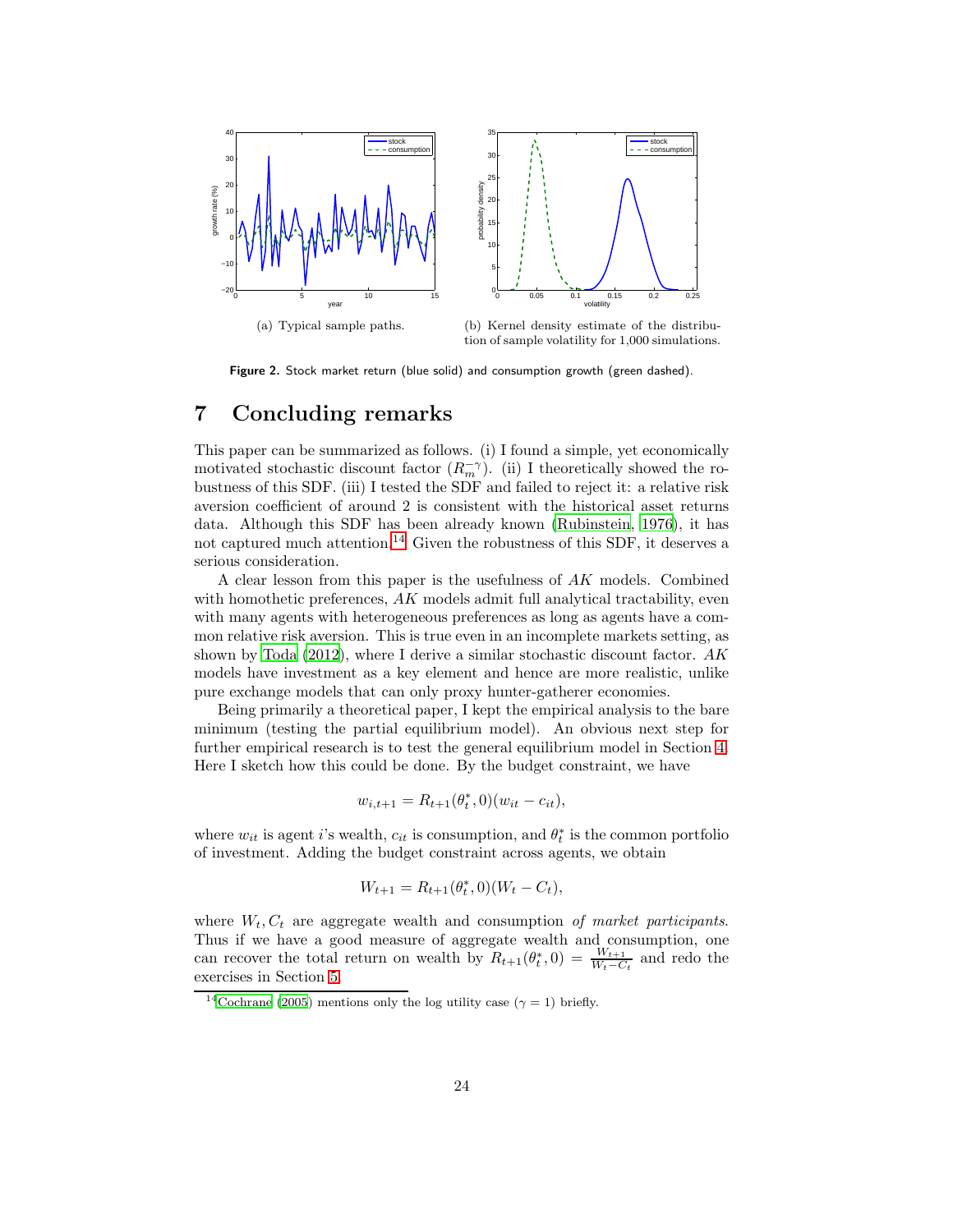## <span id="page-24-0"></span>A Testing the power law

Consider a random variable X with probability density function (PDF)  $f(x)$ and a cumulative distribution function (CDF)  $F(x)$ . X is said to obey the *power law* with exponent  $\alpha > 0$  if

$$
1 - F(x) = P(X > x) \sim x^{-\alpha}
$$

as  $x \to \infty$ .<sup>[15](#page-24-2)</sup> Since in general the power law holds only asymptotically, testing the power law is not trivial. [Clauset et al. \(2009](#page-26-13)) suggest to estimate the power law exponent  $\alpha$  by fitting the Pareto distribution  $(f(x) \propto x^{-\alpha-1})$  by maximum likelihood above a cutoff value, and then to apply the Kolmogorov test by bootstrap to evaluate the goodness of fit of the entire distribution. (See their paper for more details.) Their web appendix<sup>[16](#page-24-3)</sup> contains Matlab files that implement the algorithm. The file  $\nu$ **Ifit.**m estimates the power law exponent<sup>[17](#page-24-4)</sup> and the cutoff value, and plpva.m performs the Kolmogorov test. I obtained the middle three rows of Table [3](#page-18-0) in this way. The cutoff value for the pricing error was around 0.1 in all cases, which conforms to the histogram in Figure [1\(a\).](#page-17-0)

### <span id="page-24-1"></span>B Testing moment existence

This Appendix explains how to test the existence of moments directly follow-ing [Fedotenkov \(2013](#page-27-8)). Suppose that the random variable  $X$  is nonnegative (consider |X| if X can be negative) and  $\{X_n\}_{n=1}^{\infty}$  are i.i.d. copies of X. If  $E[X^{\eta}] = \infty$ , then the sample moment  $\frac{1}{N} \sum_{n=1}^{N} X_n^{\eta}$  tends to infinity as  $N \to \infty$ . Therefore if we take a number  $M(N)$  such that  $M \to \infty$  and  $M/N \to 0$  as  $N \to \infty$ , and  ${Y_m}_{m=1}^{\infty}$  are independent and have the same distribution as X, then for  $0 < \xi < 1$  the quantity

$$
F = \mathbb{1}\left\{\frac{1}{M}\sum_{m=1}^{M}Y_m^n \ge \xi \frac{1}{N}\sum_{n=1}^{N}X_n^{\eta}\right\}
$$

tends to zero almost surely as  $N \to \infty$ , where  $\mathbb{1}\{\cdot\}$  denotes the indicator function. This is because both  $\xi \frac{1}{N} \sum_{n=1}^{N} X_n^{\eta}$  and  $\frac{1}{M} \sum_{m=1}^{M} Y_m^{\eta}$  tend to infinity, but the former does so at a faster rate. On the other hand, if  $E[X^{\eta}]$  is finite, then by the law of large numbers  $F$  tends to 1 almost surely because both sample means converge to the same population mean, but since  $0 \leq \xi \leq 1$  as N tends to infinity  $\xi \frac{1}{N} \sum_{n=1}^{N} X_n^{\eta}$  is almost surely smaller than  $\frac{1}{M} \sum_{m=1}^{M} Y_m^{\eta}$ .

Given this result [Fedotenkov \(2013\)](#page-27-8) constructs a bootstrap test of moment existence as follows. Let  $\mathbf{x} = (x_1, \ldots, x_N)$  be the data. First, we choose the bootstrap sample size  $M(N)$ , the parameter  $\xi$ , and bootstrap repetition B (Fedotenkov suggests taking  $M(N) = |\log N|, \xi = 0.999, \text{ and } B = 10,000$ . Second, for each  $b = 1, ..., B$ , we generate a bootstrap sample  $\mathbf{x}^b$  of size M drawn

<sup>&</sup>lt;sup>15</sup>Since the PDF of a power law variable is asymptotically  $f(x) \sim x^{-\alpha-1}$ , some authors refer to the exponent by  $\alpha' = \alpha + 1$ , which can introduce confusions.

<span id="page-24-3"></span><span id="page-24-2"></span> $^{16}$ <http://tuvalu.santafe.edu/~aaronc/powerlaws/>

<span id="page-24-4"></span><sup>&</sup>lt;sup>17</sup>Note that [Clauset et al. \(2009](#page-26-13)) define the power law exponent by  $\alpha' = \alpha + 1$ , so we have to subtract 1 from the estimation result when using plfit.m.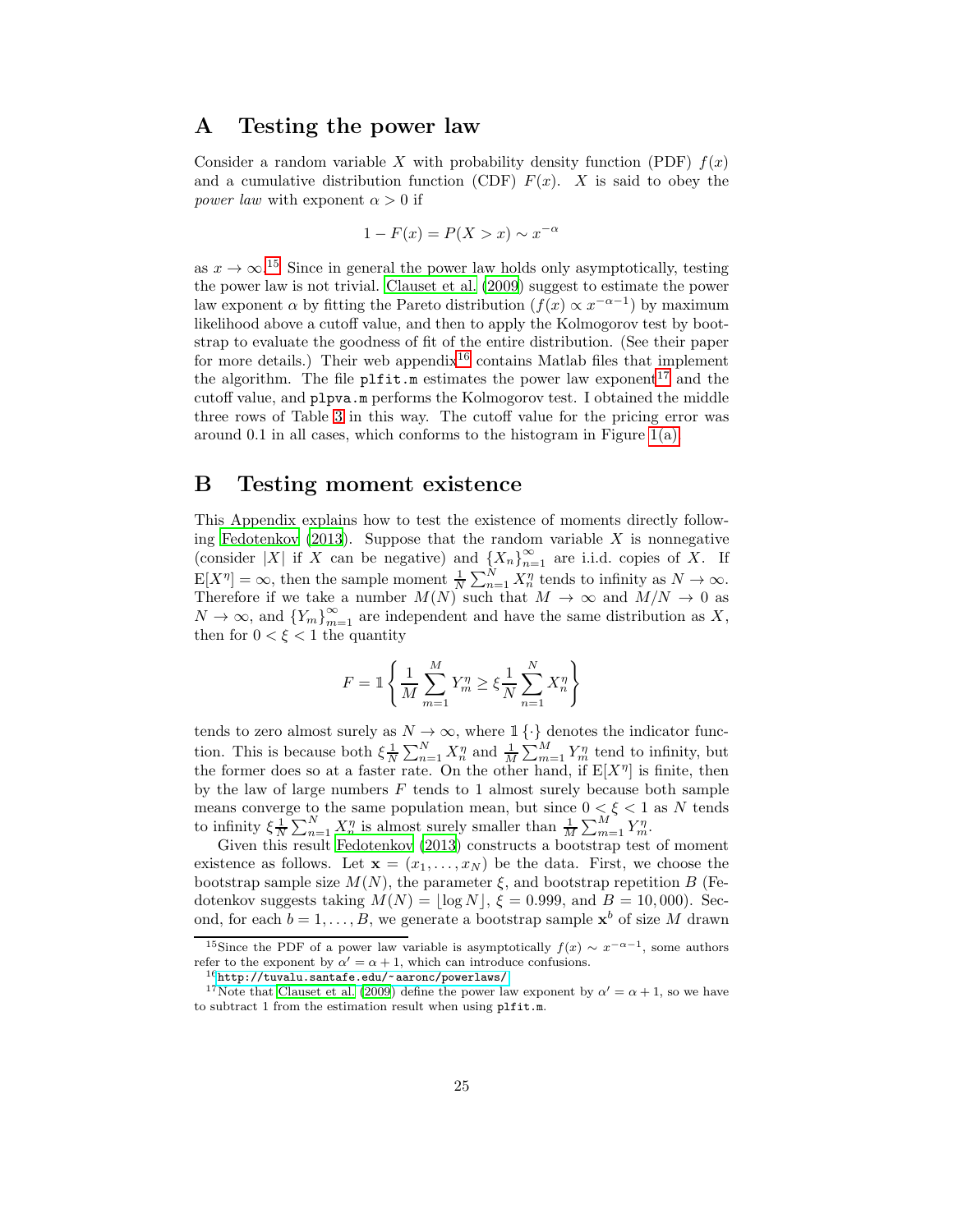randomly with replacement from the data, and compute

$$
F^{b} = \mathbb{1} \left\{ \frac{1}{M} \sum_{m=1}^{M} (x_{m}^{b})^{\eta} \ge \xi \frac{1}{N} \sum_{n=1}^{N} x_{n}^{\eta} \right\}.
$$

Finally, the P value is defined by  $p = \frac{1}{B} \sum_{b=1}^{B} F^b$ .

## References

- <span id="page-25-1"></span>Andrew B. Abel. Asset prices under habit formation and catching up with the Joneses. American Economic Review, 80(2):38–42, May 1990.
- <span id="page-25-8"></span>Yacine Aït-Sahalia, Jonathan A. Parker, and Motohiro Yogo. Luxury goods and the equity premium. Journal of Finance, 59(6):2959–3004, December 2004. doi[:10.1111/j.1540-6261.2004.00721.x.](http://dx.doi.org/10.1111/j.1540-6261.2004.00721.x)
- <span id="page-25-6"></span>S. Rao Aiyagari and Mark Gertler. Asset returns with transactions costs and uninsured individual risk. Journal of Monetary Economics, 27(3):311–331, June 1991. doi[:10.1016/0304-3932\(91\)90012-D.](http://dx.doi.org/10.1016/0304-3932(91)90012-D)
- <span id="page-25-9"></span>Levent Akdeniz and W. Davis Dechert. The equity premium in Brock's asset pricing model. Journal of Economic Dynamics and Control, 31(7):2263–2292, July 2007. doi[:10.1016/j.jedc.2006.06.008.](http://dx.doi.org/10.1016/j.jedc.2006.06.008)
- <span id="page-25-7"></span>Pierluigi Balduzzi and Tong Yao. Testing heterogeneous-agent models: An alternative aggregation approach. Journal of Monetary Economics, 54(2): 369–412, March 2007. doi[:10.1016/j.jmoneco.2005.08.021.](http://dx.doi.org/10.1016/j.jmoneco.2005.08.021)
- <span id="page-25-10"></span>Nicholas Barberis, Ming Huang, and Tano Santos. Prospect theory and asset prices. Quarterly Journal of Economics, 116(1):1–53, February 2001. doi[:10.1162/003355301556310.](http://dx.doi.org/10.1162/003355301556310)
- <span id="page-25-2"></span>Truman F. Bewley. Thoughts on tests of the intertemporal asset pricing model. 1982.
- <span id="page-25-0"></span>John H. Boyd, III. Recursive utility and the Ramsey problem. Journal of Eco-nomic Theory, 50(2):326–345, April 1990. doi[:10.1016/0022-0531\(90\)90006-6.](http://dx.doi.org/10.1016/0022-0531(90)90006-6)
- <span id="page-25-4"></span>Alon Brav, George M. Constantinides, and Christopher C. Geczy. Asset pricing with heterogeneous consumers and limited participation: Empirical evidence. Journal of Political Economy, 110(4):793–824, August 2002. doi[:10.1086/340776.](http://dx.doi.org/10.1086/340776)
- <span id="page-25-5"></span>Douglas T. Breeden. An intertemporal asset pricing model with stochastic consumption and investment opportunities. Journal of Financial Economics, 7(3):265–296, September 1979. doi[:10.1016/0304-405X\(79\)90016-3.](http://dx.doi.org/10.1016/0304-405X(79)90016-3)
- <span id="page-25-11"></span>William A. Brock. Asset prices in a production economy. In John J. McCall, editor, The Economics of Information and Uncertainty, chapter 1, pages 1–46. University of Chicago Press, Chicago, 1982.
- <span id="page-25-3"></span>David P. Brown and Michael R. Gibbons. A simple econometric approach for utility-based asset pricing models. Journal of Finance,  $40(2):359-381$ , June 1985. doi[:10.1111/j.1540-6261.1985.tb04962.x.](http://dx.doi.org/10.1111/j.1540-6261.1985.tb04962.x)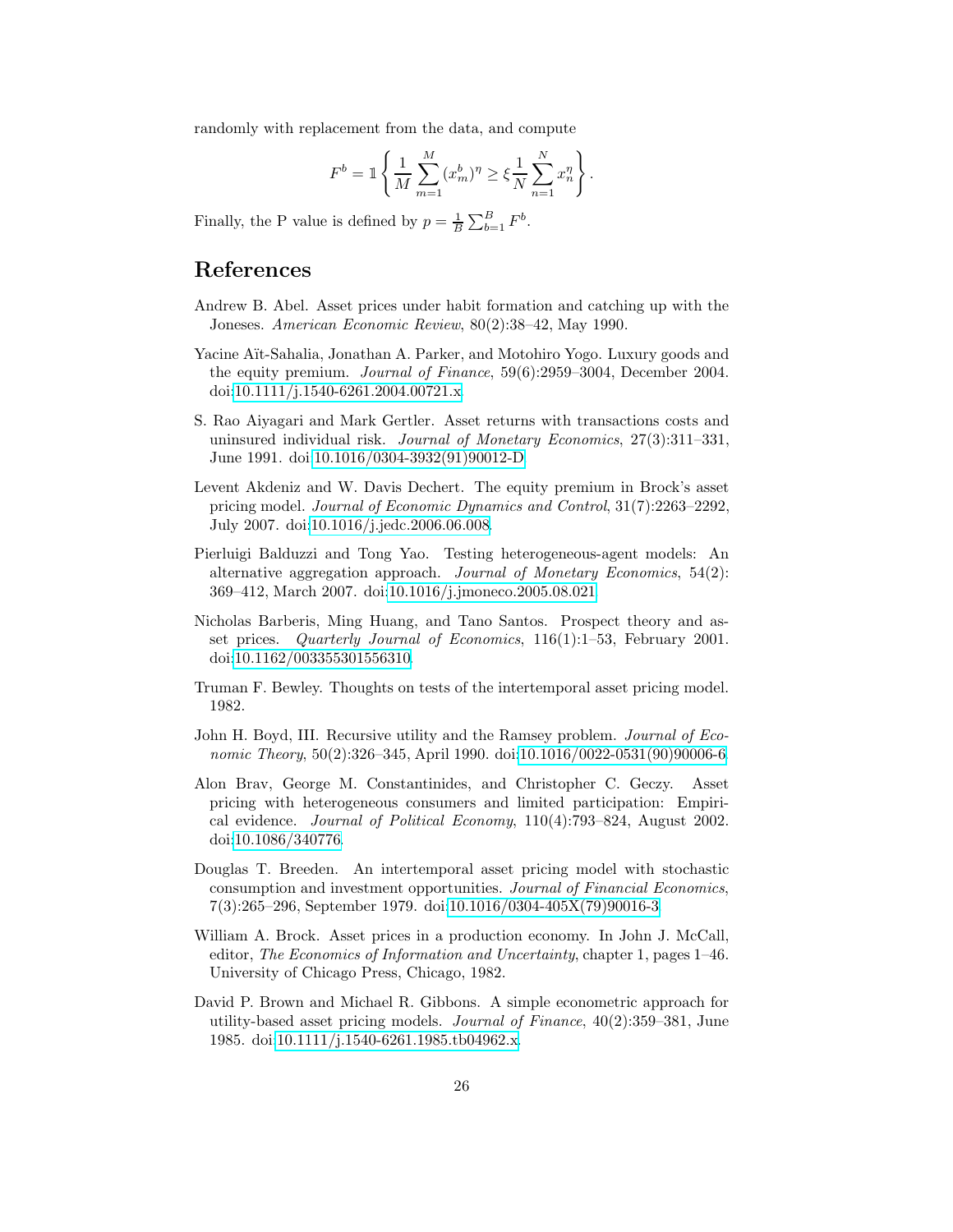- <span id="page-26-3"></span>John Y. Campbell. Intertemporal asset pricing without consumption. American Economic Review, 83(3):487–512, June 1993.
- <span id="page-26-12"></span>John Y. Campbell. Consumption-based asset pricing. In George M. Constantinides, Milton Harris, and René M. Stultz, editors, Handbook of the Economics of Finance, volume 1B, chapter 13, pages 803–887. Elsevier, Amsterdam, 2003. doi[:10.1016/S1574-0102\(03\)01022-7.](http://dx.doi.org/10.1016/S1574-0102(03)01022-7)
- <span id="page-26-11"></span>John Y. Campbell and John H. Cochrane. By force of habit: A consumptionbased explanation of aggregate stock market behavior. Journal of Political Economy, 107(2):205–251, April 1999. doi[:10.1086/250059.](http://dx.doi.org/10.1086/250059)
- <span id="page-26-4"></span>David Cass and Joseph E. Stiglitz. The structure of investor preferences and asset returns, and separability in portfolio allocation: A contribution to the pure theory of mutual funds. Journal of Economic Theory, 2(2):122–160, June 1970. doi[:10.1016/0022-0531\(70\)90002-5.](http://dx.doi.org/10.1016/0022-0531(70)90002-5)
- <span id="page-26-13"></span>Aaron Clauset, Cosma Rohilla Shalizi, and Mark E. J. Newman. Powerlaw distributions in empirical data. SIAM Review, 51(4):661–703, 2009. doi[:10.1137/070710111.](http://dx.doi.org/10.1137/070710111)
- <span id="page-26-0"></span>John H. Cochrane. Asset Pricing. Princeton University Press, Princeton, NJ, second edition, 2005.
- <span id="page-26-5"></span>George M. Constantinides. Intertemporal asset pricing with heterogeneous agents without demand aggregation. Journal of Business, 55(2):253–267, April 1982.
- <span id="page-26-10"></span>George M. Constantinides. Habit formation: A resolution of the equity premium puzzle. Journal of Political Economy, 98(3):519–543, June 1990.
- <span id="page-26-9"></span>George M. Constantinides and Darrell Duffie. Asset pricing with heterogeneous consumers. Journal of Political Economy, 104(2):219–240, April 1996.
- <span id="page-26-8"></span>Richard A. Davis and Tailen Hsing. Point process and partial sum convergence for weakly dependent random variables with infinite variance. Annals of Probability, 23(2):879–917, 1995. doi[:10.1214/aop/1176988294.](http://dx.doi.org/10.1214/aop/1176988294)
- <span id="page-26-7"></span>Robert F. Dittmar. Nonlinear pricing kernels, kurtosis preference, and evidence from the cross section of equity returns. Journal of Finance, 57(1):369–403, February 2002. doi[:10.1111/1540-6261.00425.](http://dx.doi.org/10.1111/1540-6261.00425)
- <span id="page-26-2"></span>Larry G. Epstein and Stanley E. Zin. Substitution, risk aversion, and the temporal behavior of consumption and asset returns: A theoretical framework. Econometrica, 57(4):937–969, July 1989.
- <span id="page-26-6"></span>Larry G. Epstein and Stanley E. Zin. Substitution, risk aversion, and the temporal behavior of consumption and asset returns: An empirical analysis. Journal of Political Economy, 99(2):263–286, April 1991.
- <span id="page-26-1"></span>Eugene F. Fama. Multiperiod consumption-investment decisions. American Economic Review, 60(1):163–174, 1970.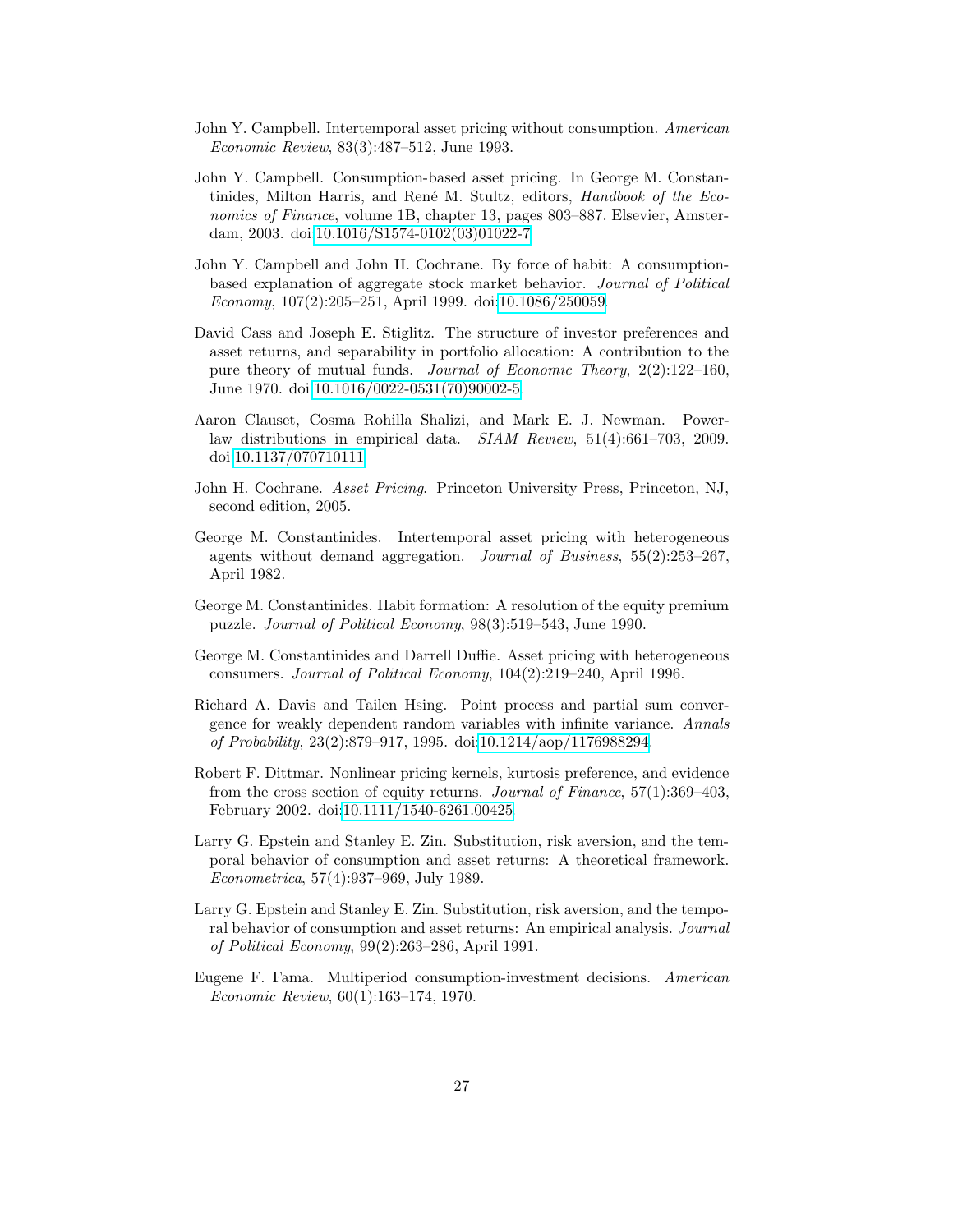- <span id="page-27-5"></span>Eugene F. Fama and Kenneth R. French. Dividend yields and expected stock returns. Journal of Financial Economics, 22(1):3–25, October 1988. doi[:10.1016/0304-405X\(88\)90020-7.](http://dx.doi.org/10.1016/0304-405X(88)90020-7)
- <span id="page-27-6"></span>Eugene F. Fama and Kenneth R. French. Common risk factors in the returns on stocks and bonds. Journal of Financial Economics, 33(1):3–56, February 1993. doi[:10.1016/0304-405X\(93\)90023-5.](http://dx.doi.org/10.1016/0304-405X(93)90023-5)
- <span id="page-27-8"></span>Igor Fedotenkov. A bootstrap method to test for the existence of finite moments. Journal of Nonparametric Statistics, 2013. doi[:10.1080/10485252.2012.752487.](http://dx.doi.org/10.1080/10485252.2012.752487)
- <span id="page-27-10"></span>Lars Peter Hansen and Kenneth J. Singleton. Generalized instrumental variables estimation of nonlinear rational expectations models. *Econometrica*, 50(5): 1269–1286, September 1982.
- <span id="page-27-11"></span>Lars Peter Hansen and Kenneth J. Singleton. Stochastic consumption, risk aversion, and the temporal behavior of asset returns. Journal of Political Economy, 91(2):249–265, April 1983.
- <span id="page-27-4"></span>Narayana R. Kocherlakota. Disentangling the coefficient of relative risk aversion from the elasticity of intertemporal substitution: An irrelevance result. Journal of Finance, 45(1):175–190, March 1990. doi[:10.1111/j.1540-6261.1990.tb05086.x.](http://dx.doi.org/10.1111/j.1540-6261.1990.tb05086.x)
- <span id="page-27-13"></span>Narayana R. Kocherlakota. The equity premium: It's still a puzzle. Journal of Economic Literature, 34(1):42–71, March 1996.
- <span id="page-27-9"></span>Narayana R. Kocherlakota. Testing the consumption CAPM with heavy-tailed pricing errors. Macroeconomic Dynamics, 1(3):551–567, September 1997. doi[:10.1017/S136510059700401X.](http://dx.doi.org/10.1017/S136510059700401X)
- <span id="page-27-12"></span>Narayana R. Kocherlakota and Luigi Pistaferri. Asset pricing implications of Pareto optimality with private information. Journal of Political Economy, 117(3):555–590, June 2009. doi[:10.1086/599761.](http://dx.doi.org/10.1086/599761)
- <span id="page-27-3"></span>David Levhari and T. N. Srinivasan. Optimal savings under uncertainty. Review of Economic Studies, 36(2):153–163, April 1969.
- <span id="page-27-0"></span>John Lintner. The valuation of risk assets and the selection of risky investments in stock portfolios and capital budgets. Review of Economics and Statistics, 47(1):13–37, February 1965a.
- <span id="page-27-1"></span>John Lintner. Security prices, risk, and maximal gains from diversification. Journal of Finance, 20(4):587–615, December 1965b. doi[:10.1111/j.1540-6261.1965.tb02930.x.](http://dx.doi.org/10.1111/j.1540-6261.1965.tb02930.x)
- <span id="page-27-7"></span>Deborah J. Lucas. Asset pricing with undiversifiable income risk and short sales constraints: Deepening the equity premium puzzle. Journal of Monetary Economics, 34(3):324–341, December 1994. doi[:10.1016/0304-3932\(94\)90022-1.](http://dx.doi.org/10.1016/0304-3932(94)90022-1)
- <span id="page-27-2"></span>Robert E. Lucas, Jr. Asset prices in an exchange economy. Econometrica, 46 (6):1429–1445, November 1978.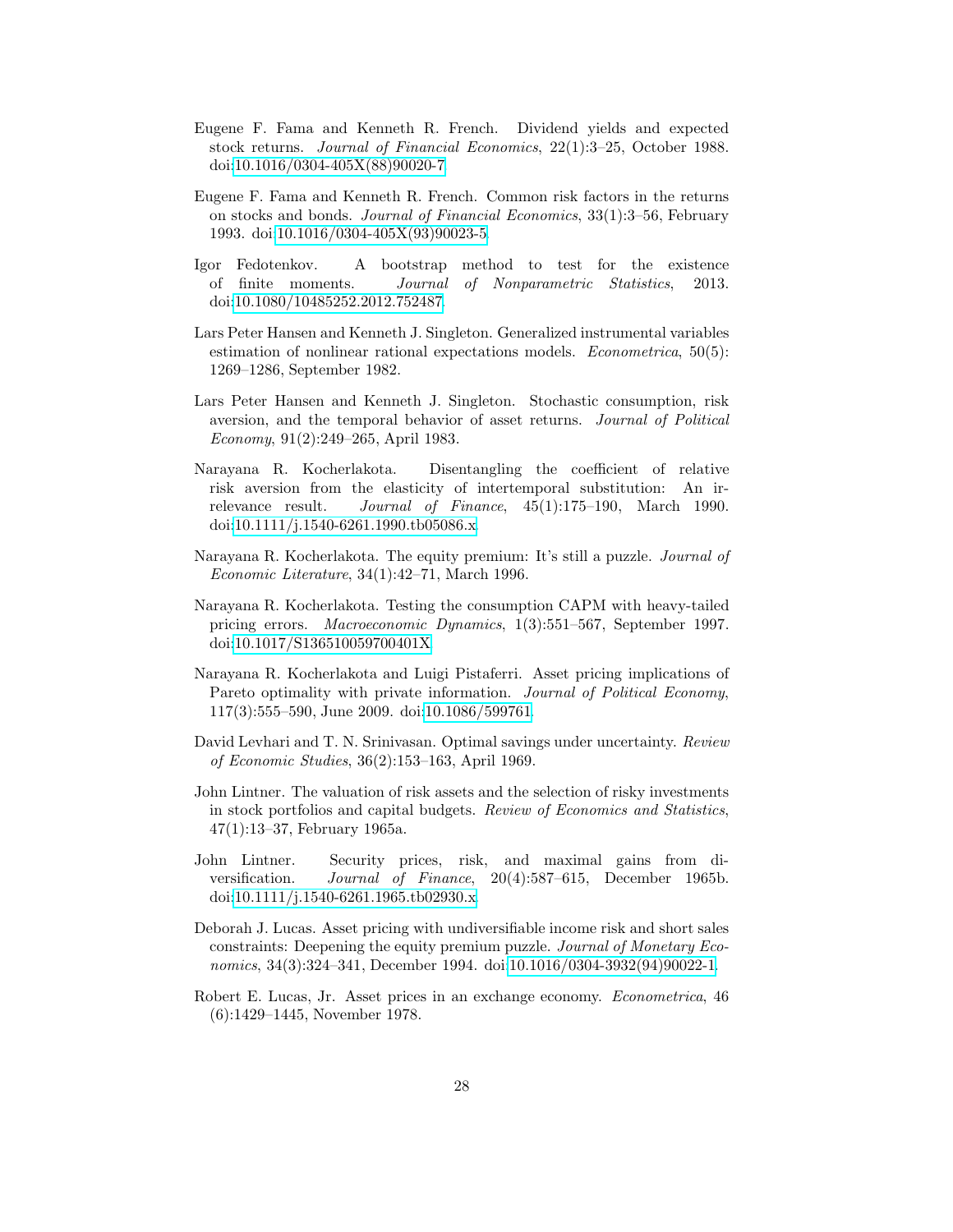- <span id="page-28-5"></span>Sydney C. Ludvigson. Advances in consumption-based asset pricing: Empirical tests. In George M. Constantinides, Milton Harris, and Ren´e M. Stultz, editors, Handbook of the Economics of Finance, volume 2, chapter 12, pages 799– 906. Elsevier, Amsterdam, 2013. doi[:10.1016/B978-0-44-459406-8.00012-3.](http://dx.doi.org/10.1016/B978-0-44-459406-8.00012-3)
- <span id="page-28-10"></span>Benoît Mandelbrot. The Pareto-Lévy law and the distribution of income. International Economic Review, 1(2):79–106, May 1960.
- <span id="page-28-9"></span>Rosario N. Mantegna and H. Eugene Stanley. An Introduction to Econophysics. Cambridge University Press, Cambridge, UK, 2000.
- <span id="page-28-0"></span>Harry Markowitz. Portfolio selection. Journal of Finance, 7(1):77–91, March 1952. doi[:10.1111/j.1540-6261.1952.tb01525.x.](http://dx.doi.org/10.1111/j.1540-6261.1952.tb01525.x)
- <span id="page-28-13"></span>Tucker McElroy and Dimitris N. Politis. Robust inference for the mean in the presence of serial correlation and heavy-tailed distributions. Econometric Theory, 18(5):1019–1039, October 2002. doi[:10.1017.S026646660218501X.](http://dx.doi.org/10.1017.S026646660218501X)
- <span id="page-28-4"></span>Rajnish Mehra and Edward C. Prescott. The equity premium: A puzzle. Journal of Monetary Economics, 15(2):145–161, March 1985. doi[:10.1016/0304-3932\(85\)90061-3.](http://dx.doi.org/10.1016/0304-3932(85)90061-3)
- <span id="page-28-1"></span>Robert C. Merton. Lifetime portfolio selection under uncertainty: The continuous-time case. Review of Economics and Statistics, 51(3):247–257, August 1969.
- <span id="page-28-2"></span>Robert C. Merton. Optimum consumption and portfolio rules in a continuoustime model. Journal of Economic Theory, 3(4):373–413, December 1971. doi[:10.1016/0022-0531\(71\)90038-X.](http://dx.doi.org/10.1016/0022-0531(71)90038-X)
- <span id="page-28-3"></span>Robert C. Merton. An intertemporal capital asset pricing model. Econometrica, 41(5):867–887, September 1973.
- <span id="page-28-8"></span>Whitney K. Newey and Kenneth D. West. A simple, positive semi-definite, heteroskedasticity and autocorrelation consistent covariance matrix. Econometrica, 55(3):703–708, May 1987.
- <span id="page-28-11"></span>Dimitris N. Politis and Joseph P. Romano. Large sample confidence regions based on subsamples under minimal assumptions. Annals of Statistics, 22(4): 2031–2050, 1994. doi[:10.1214/aos/1176325770.](http://dx.doi.org/10.1214/aos/1176325770)
- <span id="page-28-12"></span>Dimitris N. Politis, Joseph P. Romano, and Michael Wolf. Subsampling. Springer, New York, 1999.
- <span id="page-28-14"></span>S. James Press. Multivariate stable distributions. Journal of Multivariate Analysis, 2(4):440–462, December 1972. doi[:10.1016/0047-259X\(72\)90038-3.](http://dx.doi.org/10.1016/0047-259X(72)90038-3)
- <span id="page-28-15"></span>Thomas A. Rietz. The equity risk premium: A solution. Journal of Monetary Economics, 22(1):117–131, July 1988. doi[:10.1016/0304-3932\(88\)90172-9.](http://dx.doi.org/10.1016/0304-3932(88)90172-9)
- <span id="page-28-7"></span>Richard Roll. A critique of the asset pricing theory's tests. Journal of Financial Economics, 4(2):129–176, March 1977. doi[:10.1016/0304-405X\(77\)90009-5.](http://dx.doi.org/10.1016/0304-405X(77)90009-5)
- <span id="page-28-6"></span>Mark Rubinstein. An aggregation theorem for securities markets. Journal of Financial Economics, 1(3):225–244, September 1974. doi[:10.1016/0304-405X\(74\)90019-1.](http://dx.doi.org/10.1016/0304-405X(74)90019-1)